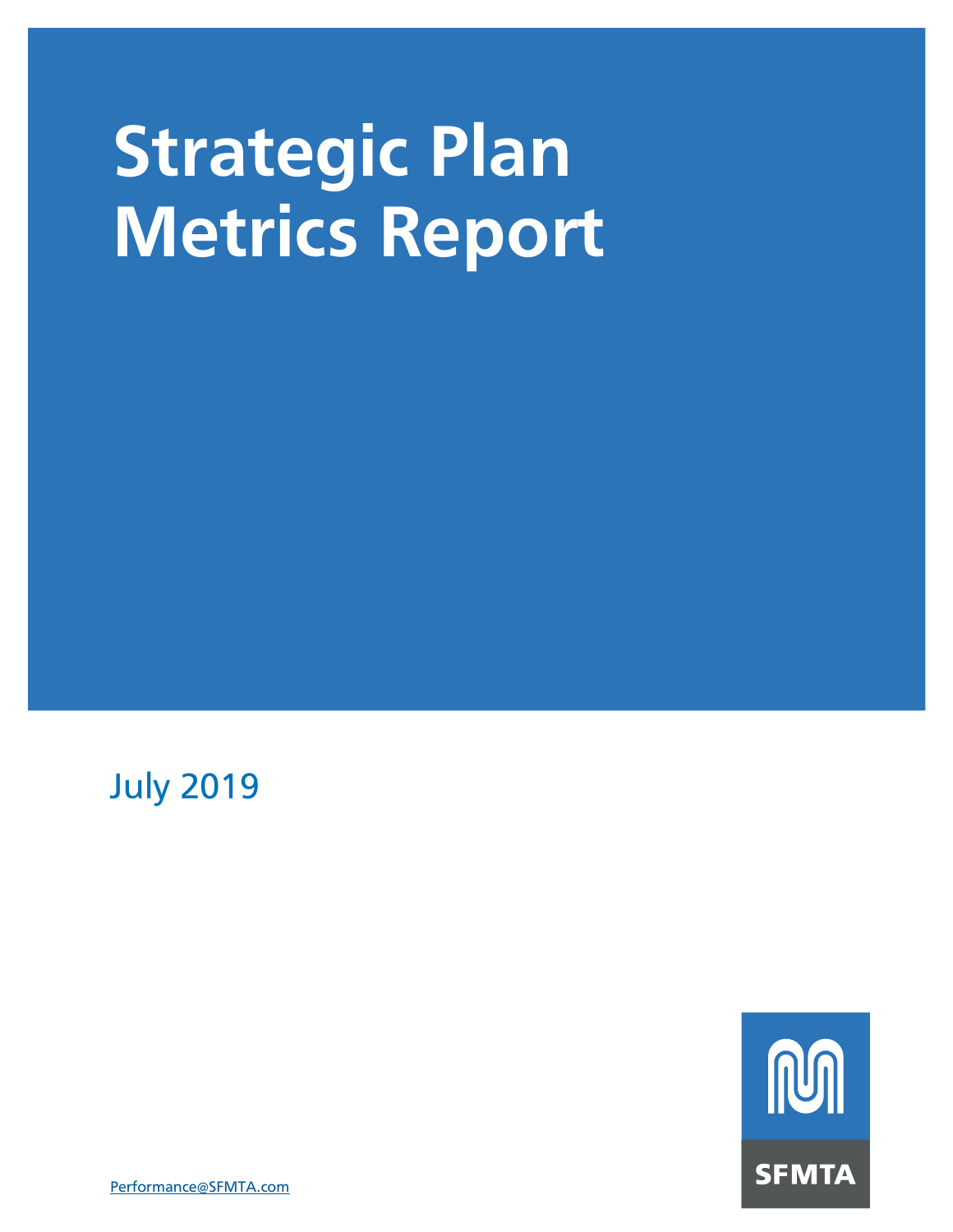### Goal 1: Create a safer transportation experience for everyone Objective 1.1: Achieve Vision Zero by eliminating all traffic deaths



#### Objective 1.2: Improve the safety of the transit system



#### Objective 1.3: Improve security for transportation system users

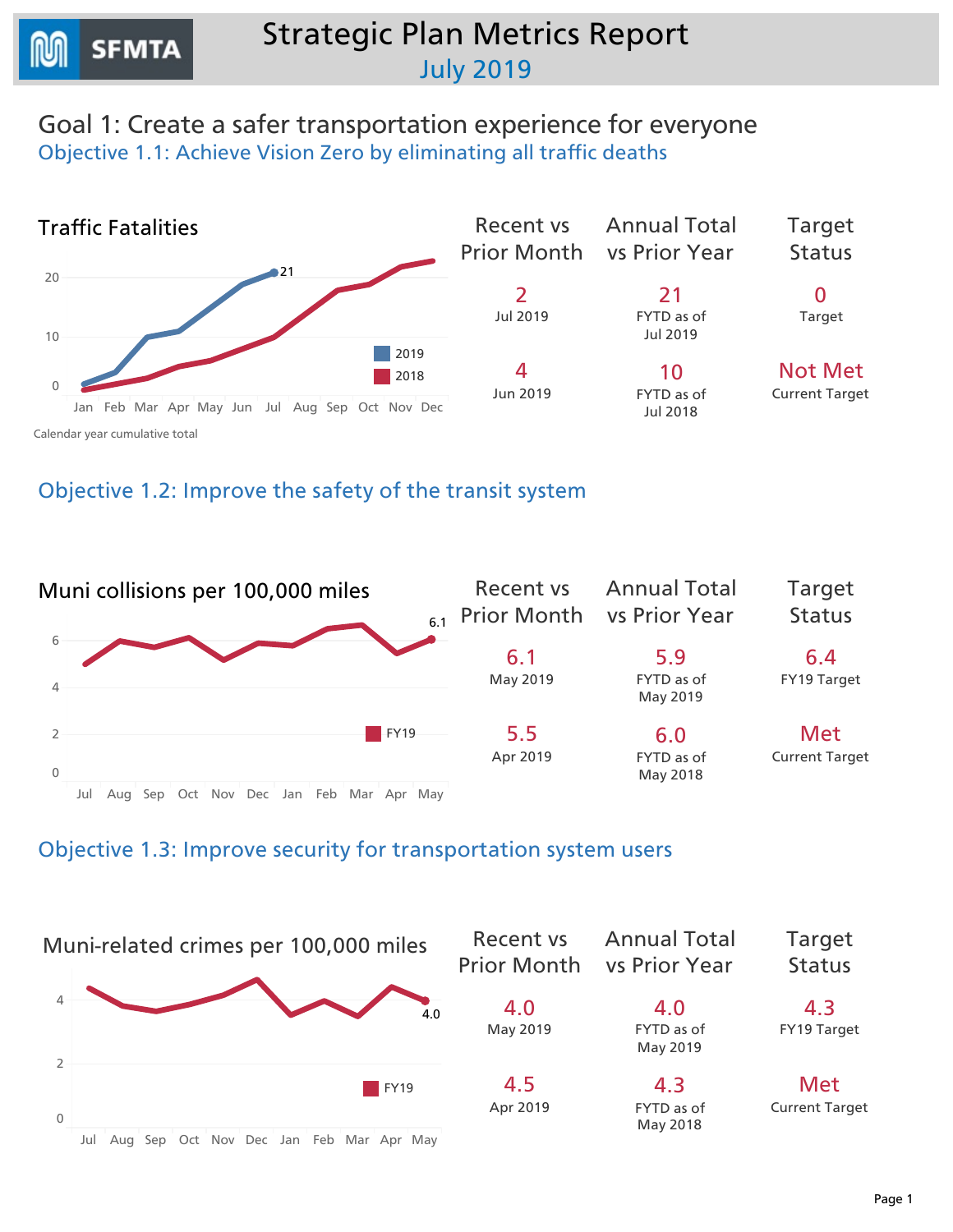

### Goal 1: Create a safer transportation experience for everyone Objective 1.3: Improve security for transportation system users



| <b>Annual Total</b> | <b>Target</b> |
|---------------------|---------------|
| vs Prior Year       | <b>Status</b> |
| 57%                 | 61%           |
| in 2018             | 2019 Target   |
| 59%<br>in 2017      |               |

2010 2011 2012 2014 2015 2016 2017 2018 0% 20% 40% 60% 54% Customer rating: Feeling safe and secure on Muni on a vehicle in2017

| <b>Annual Total</b> | Target        |
|---------------------|---------------|
| vs Prior Year       | <b>Status</b> |
| 54%                 | 62%           |
| in 2018             | 2019 Target   |
| 60%                 |               |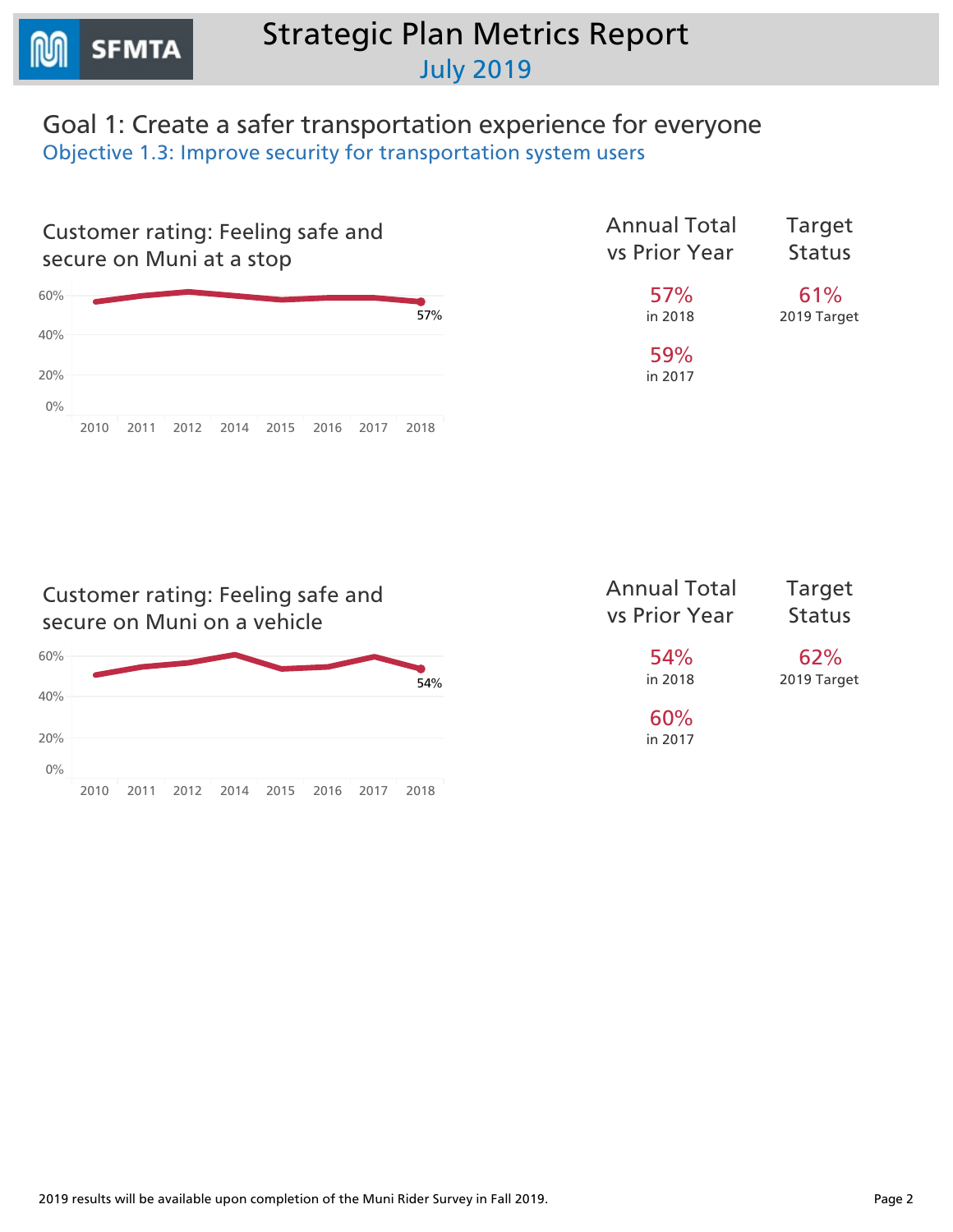### Goal 2: Make transit and other sustainable modes of transportation the most attractive and preferred means of travel

Objective 2.1: Improve transit service



Jul Aug Sep Oct Nov Dec Jan Feb Mar Apr May Jun 0% 20% 40% 60% 56.5% Muni on-time performance (System-wide) Recent vs Prior Month 56.5% Jul2019 55.2% Jun2019 **Annual Total** vs Prior Year 56.5% FYTDasof Jul2019 52.9% FYTDasof Jul2018 Target **Status** 85% FY20Target Not Met **Current Target** FY20 FY19

#### Muni on-time performance (Terminal departures)



Recent vs Prior Month AnnualTotal vs Prior Year

Target **Status**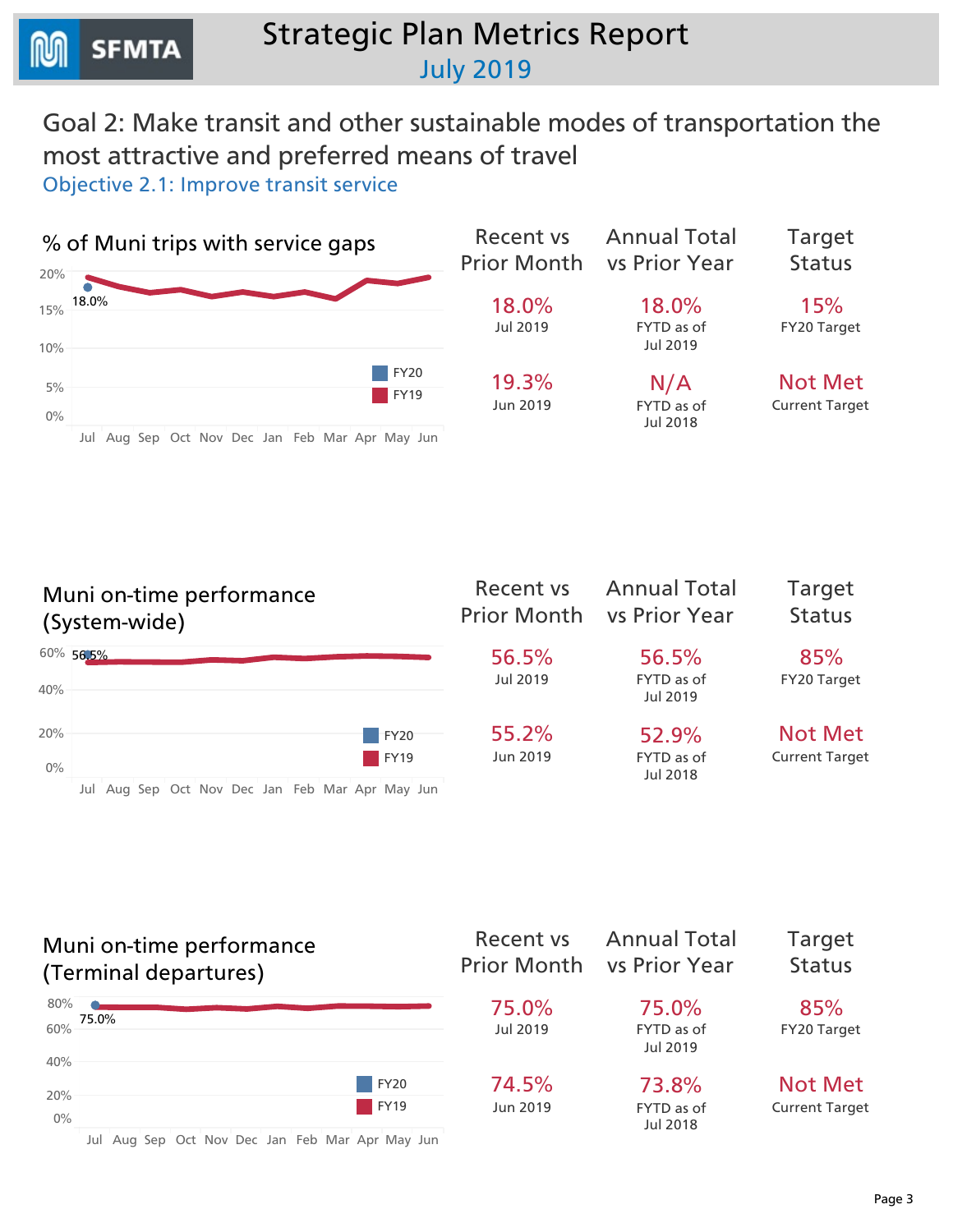### Goal 2: Make transit and other sustainable modes of transportation the most attractive and preferred means of travel

Objective 2.1: Improve transit service





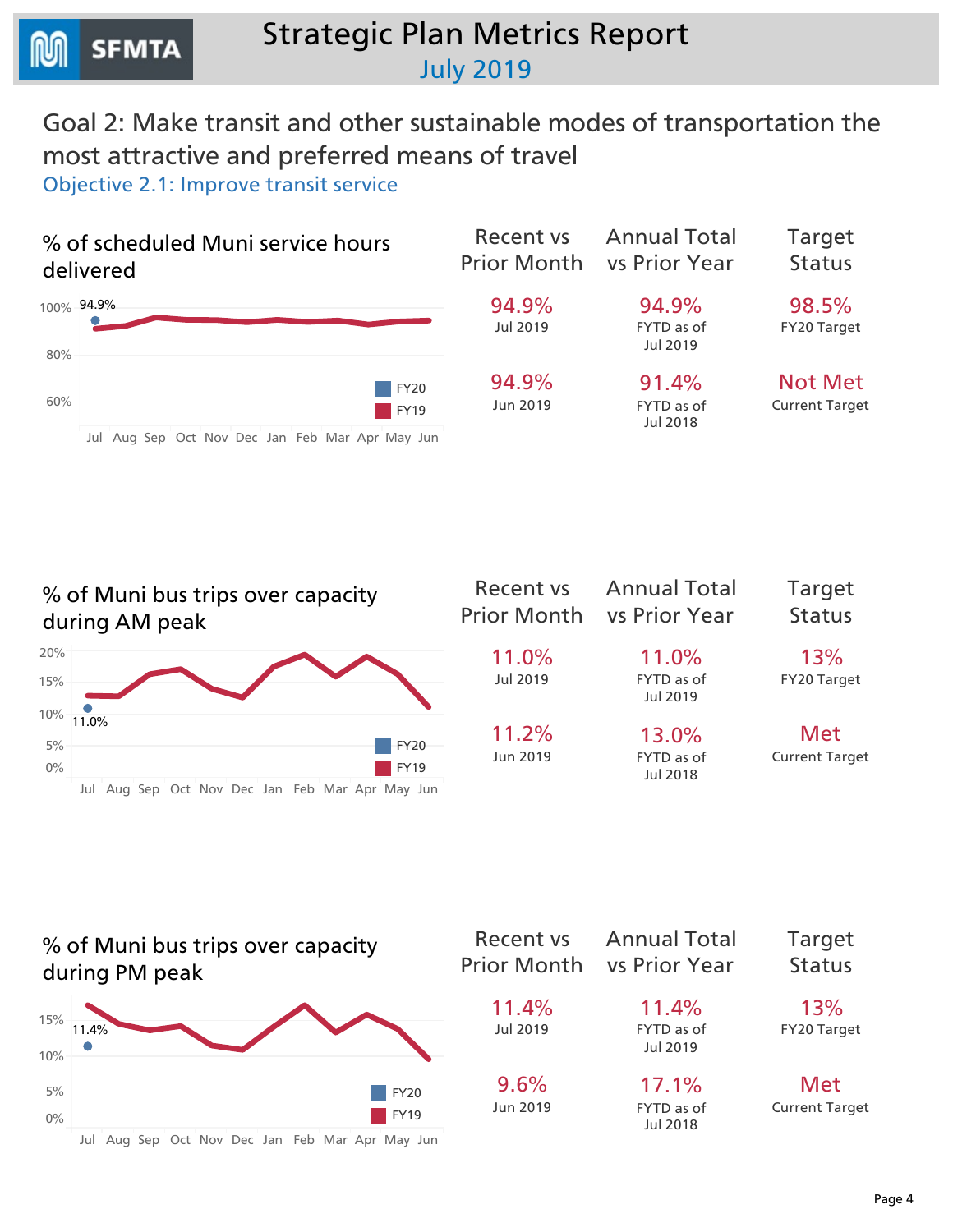### Goal 2: Make transit and other sustainable modes of transportation the most attractive and preferred means of travel

Objective 2.1: Improve transit service



### Operational availability of escalators at **Muni stations**



| Recent vs<br><b>Prior Month</b> | <b>Annual Total</b><br>vs Prior Year   | <b>Target</b><br><b>Status</b>          |
|---------------------------------|----------------------------------------|-----------------------------------------|
| 94.1%<br>Jul 2019               | 94.1%<br>FYTD as of<br>Jul 2019        | 97%<br>FY20 Target                      |
| 93.9%<br>Jun 2019               | 91.1%<br>FYTD as of<br><b>Jul 2018</b> | <b>Not Met</b><br><b>Current Target</b> |

#### Jul Aug Sep Oct Nov Dec Jan Feb Mar Apr May Jun 60% 80% 100% 98.3% % of cable service hours delivered without interruption Recent vs Prior Month 98.3% Jul2019 99.7% Jun2019 AnnualTotal vs Prior Year 98.3% FYTDasof Jul2019 100.0% FYTDasof Jul2018 Target Status 99.5% Target Not Met **Current Target** FY20 FY19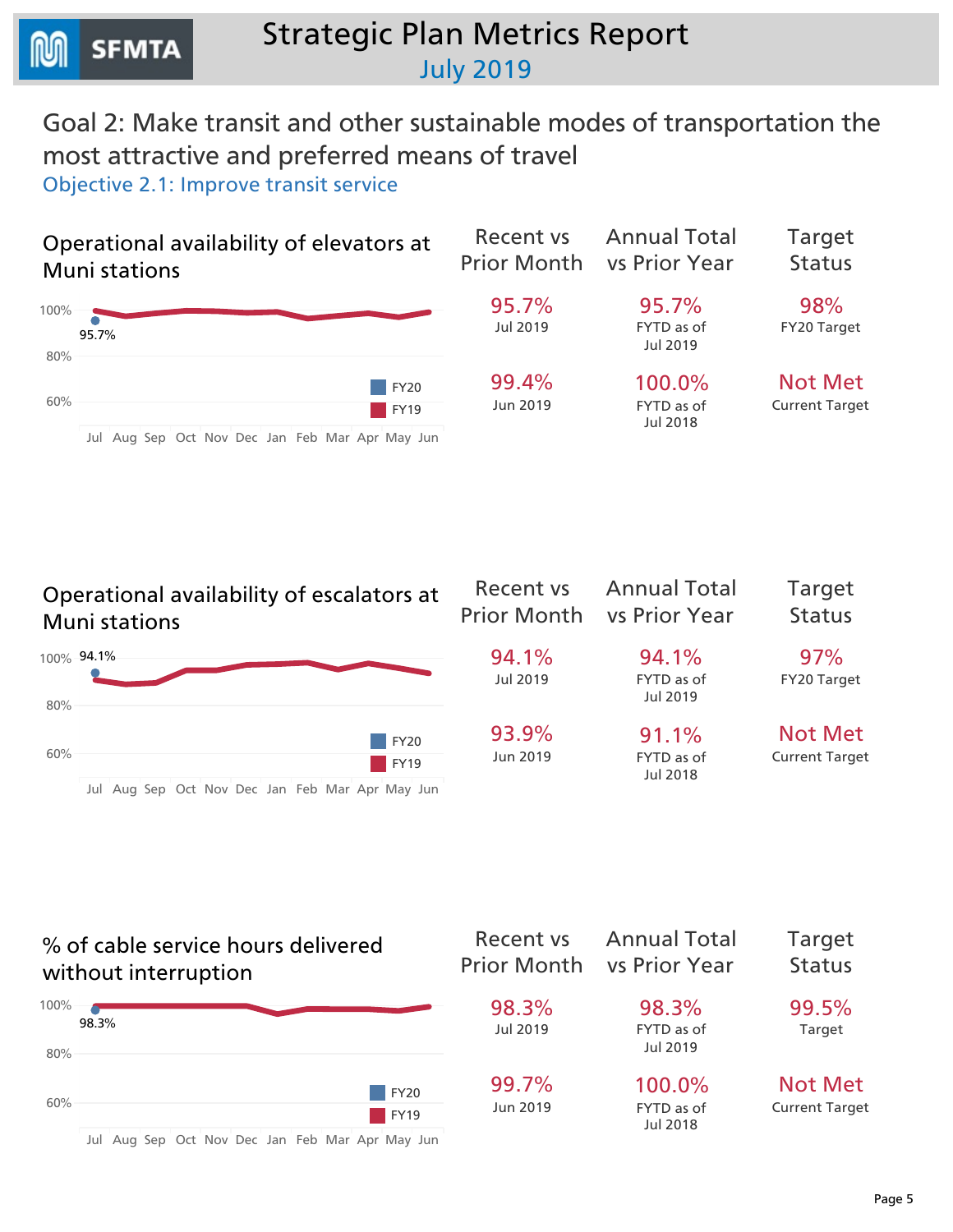0 2,000 4,000 6,000 8,000

### **Strategic Plan Metrics Report** July2019

### Goal 2: Make transit and other sustainable modes of transportation the most attractive and preferred means of travel

Objective 2.1: Improve transit service



Muni mean distance between failure (TrolleyCoach)

Jul Aug Sep Oct Nov Dec Jan Feb Mar



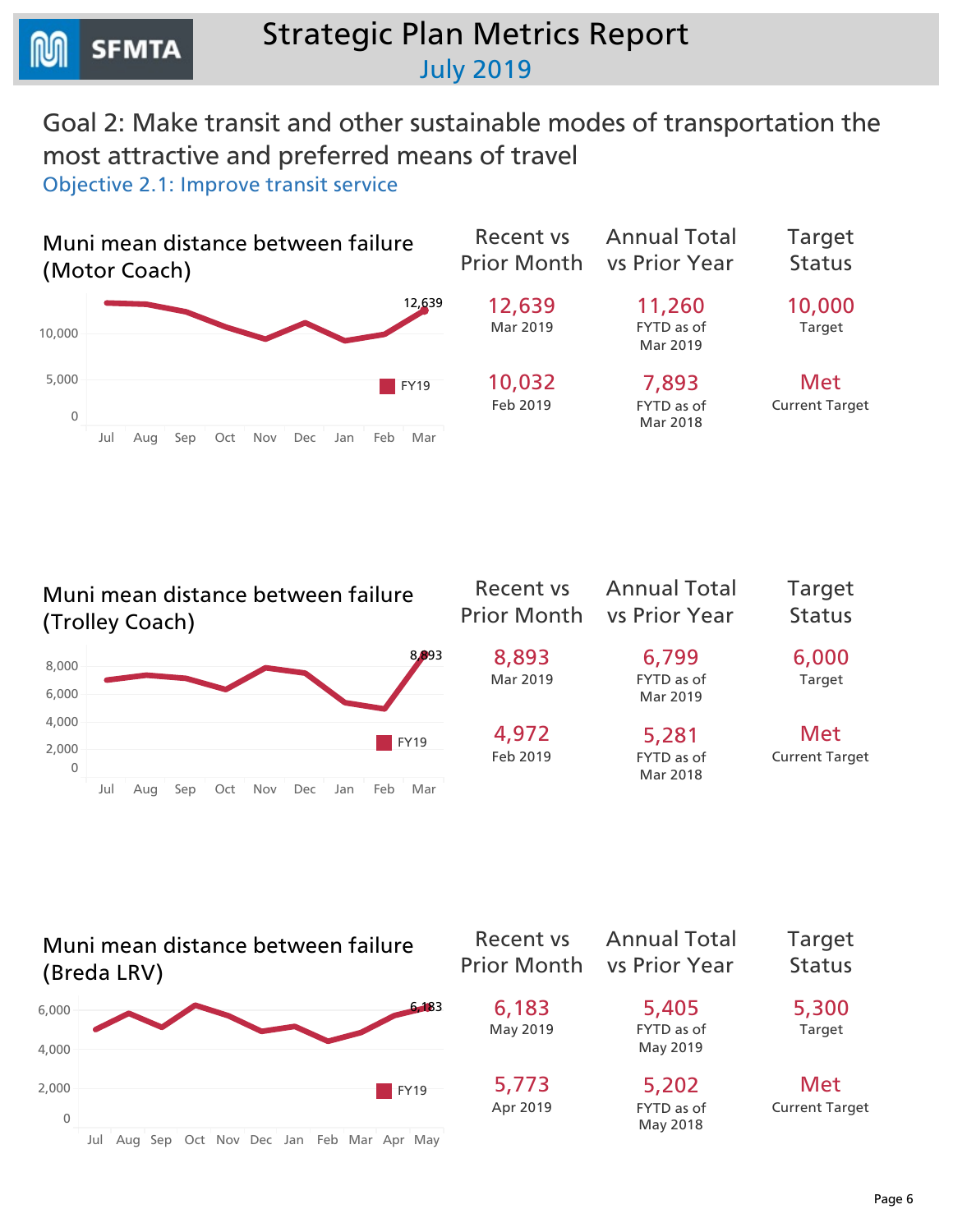### Goal 2: Make transit and other sustainable modes of transportation the most attractive and preferred means of travel

Objective 2.1: Improve transit service



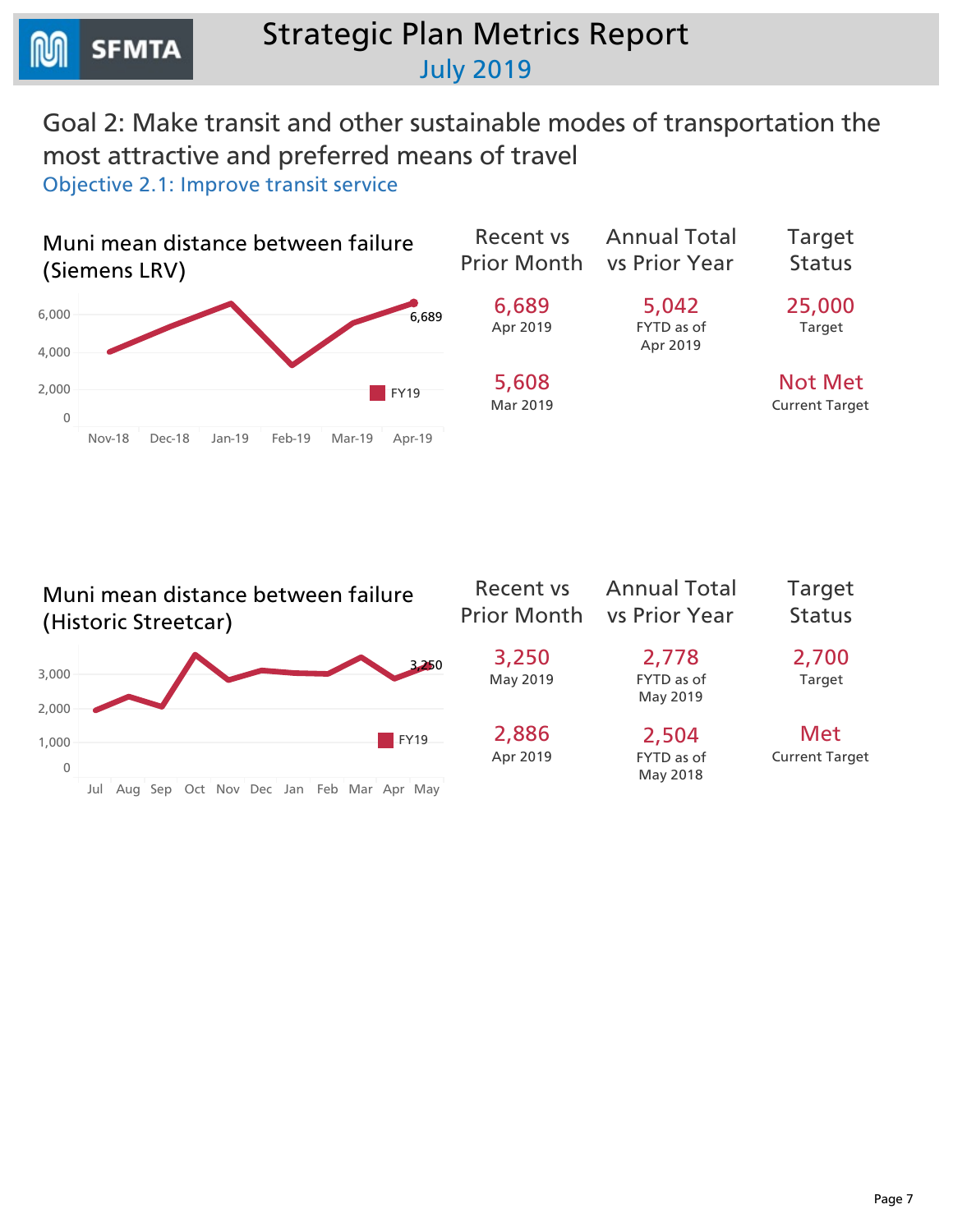### Goal 2: Make transit and other sustainable modes of transportation the most attractive and preferred means of travel

Objective 2.2: Enhance and expand use of the city's sustainable modes of transportation



#### Sustainable transportation mode share



| Annual Total   | Target        |
|----------------|---------------|
| vs Prior Year  | <b>Status</b> |
| 54%            | 58%           |
| in 2017        | 2019 Target   |
| 52%<br>in 2016 |               |

#### Customer rating: Overall customer satisfaction with Muni



| <b>Annual Total</b> | Target        |
|---------------------|---------------|
| vs Prior Year       | <b>Status</b> |
| 63%                 | 70%           |
| in 2018             | 2019 Target   |
| 70%<br>in 2017      |               |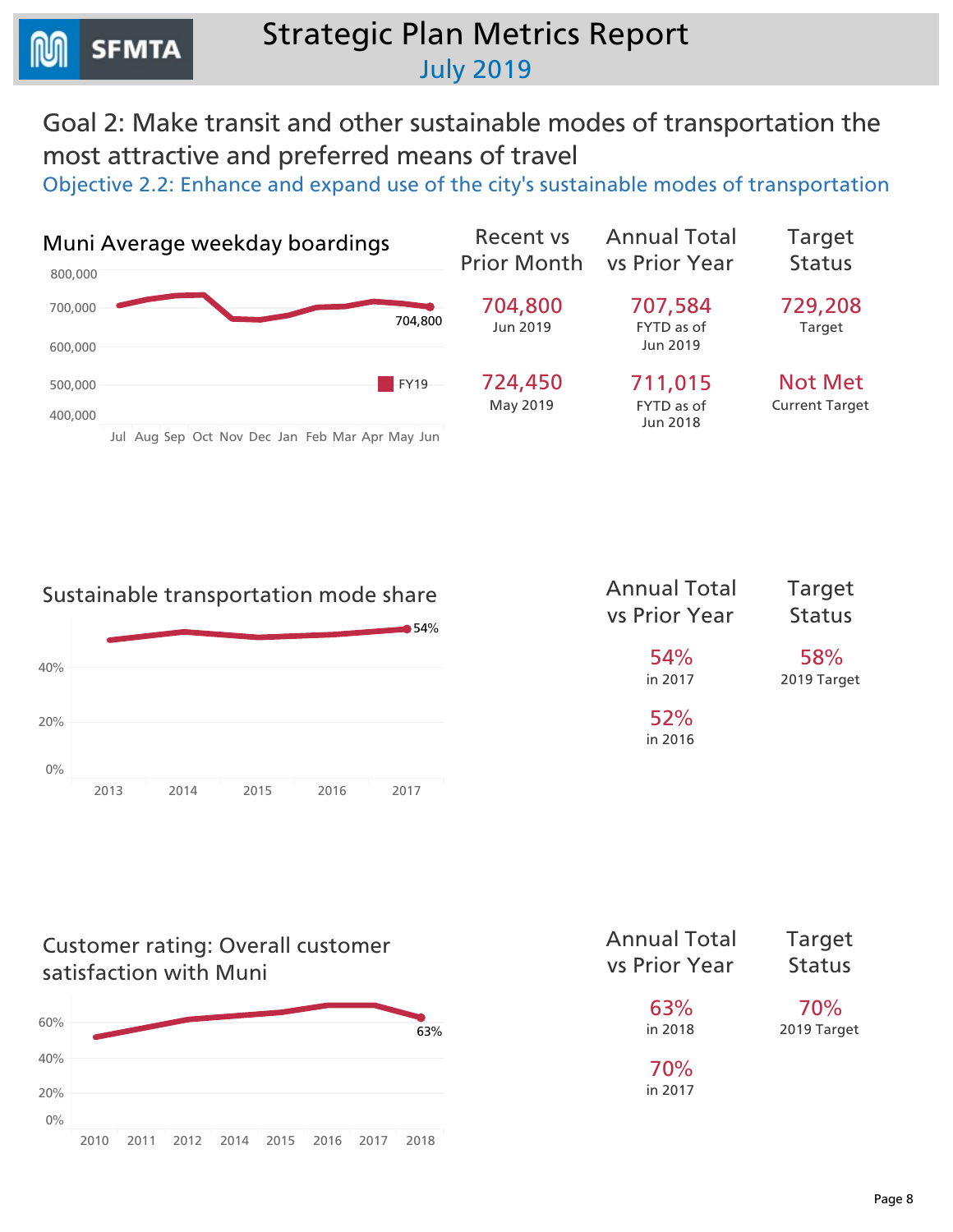

### Goal 2: Make transit and other sustainable modes of transportation the most attractive and preferred means of travel

Objective 2.2: Enhance and expand use of the city's sustainable modes of transportation



Objective 2.3: Manage congestion and parking demand to support the Transit First policy

| % of metered hours that meet parking<br>occupancy targets | Recent vs<br>Prior Quarter vs Prior Year | <b>Annual Total</b>    | <b>Target</b><br><b>Status</b> |
|-----------------------------------------------------------|------------------------------------------|------------------------|--------------------------------|
| 80%                                                       | 72.3%                                    | 73.5%                  | 35%                            |
| 72.3%<br>60%                                              | Apr 2019                                 | FYTD as of<br>Apr 2019 | FY19 Target                    |
| 40%                                                       |                                          |                        |                                |
| 20%                                                       | 75.7%                                    | 72.9%                  | <b>Met</b>                     |
| $0\%$                                                     | Jan 2019                                 | FYTD as of<br>Apr 2018 | <b>Current Target</b>          |

FY17Q3 FY18Q1 FY18Q3 FY19Q1 FY19Q3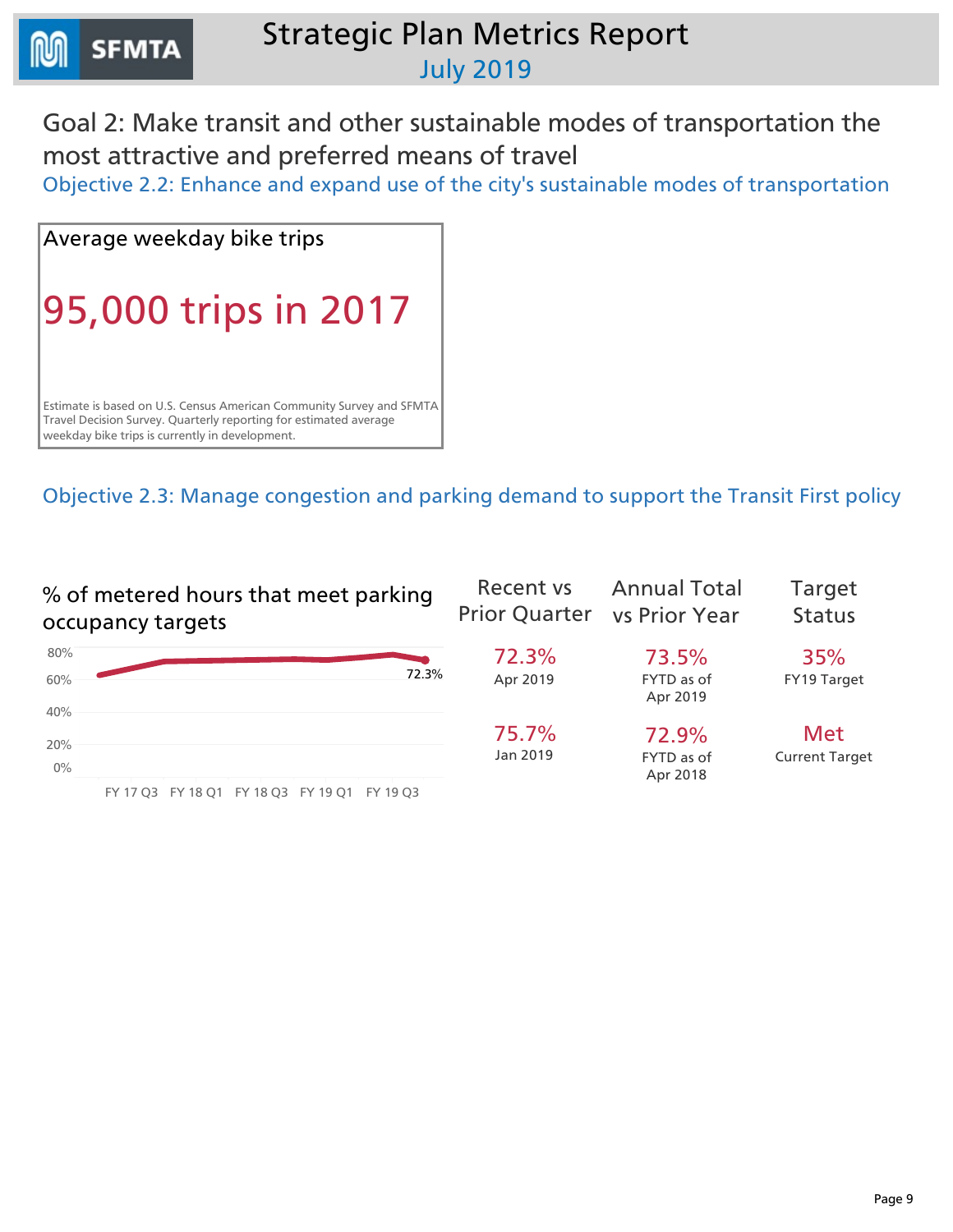Goal 3: Improve the environment and quality of life in San Francisco and the region

Objective 3.1: Use Agency programs and policies to advance San Francisco's commitment to equity

| % of eligible population utilizing free<br>Muni fare programs (Youth)                                    | <b>Recent vs</b><br><b>Prior Month</b> | <b>Annual Total</b><br>vs Prior Year        | <b>Target</b><br><b>Status</b> |
|----------------------------------------------------------------------------------------------------------|----------------------------------------|---------------------------------------------|--------------------------------|
| 80%<br>75.8%<br>60%<br>40%                                                                               | 75.8%<br><b>Jul 2019</b>               | 75.8%<br>FYTD as of<br><b>Jul 2019</b>      | 70%<br>FY20 Target             |
| <b>FY19</b><br>20%<br><b>FY20</b><br>Jul Aug Sep Oct Nov Dec Jan Feb Mar Apr May Jun<br>Percent enrolled | 72.3%<br>Jun 2019                      | 75.7%<br>FYTD as of<br><b>Jul 2018</b>      | Met<br><b>Current Target</b>   |
|                                                                                                          |                                        |                                             |                                |
| % of eligible population utilizing free<br>Muni fare programs (Seniors)                                  | Recent vs<br><b>Prior Month</b>        | <b>Annual Total</b><br><b>vs Prior Year</b> | <b>Target</b><br><b>Status</b> |
| 100% 101.0%<br>80%                                                                                       | 101.0%<br><b>Jul 2019</b>              | 101.0%<br>FYTD as of<br>Jul 2019            | 93%<br>FY20 Target             |
| <b>FY19</b><br>60%<br><b>FY20</b><br>Jul Aug Sep Oct Nov Dec Jan Feb Mar Apr May Jun<br>Percent enrolled | 100.2%<br>Jun 2019                     | 95.6%<br>FYTD as of<br><b>Jul 2018</b>      | Met<br><b>Current Target</b>   |

#### % of eligible population utilizing free Muni fare programs (People w/ disabilities) Rec Prior  $\boldsymbol{4}$



**SFMTA** 

| ecent vs<br>or Month | <b>Annual Total</b><br><b>vs Prior Year</b> | <b>Target</b><br><b>Status</b>          |
|----------------------|---------------------------------------------|-----------------------------------------|
| 44.3%<br>Jul 2019    | 44.3%<br>FYTD as of<br>Jul 2019             | 50%<br>FY20 Target                      |
| 44.4%<br>Jun 2019    | 49.2%<br>FYTD as of<br>Jul 2018             | <b>Not Met</b><br><b>Current Target</b> |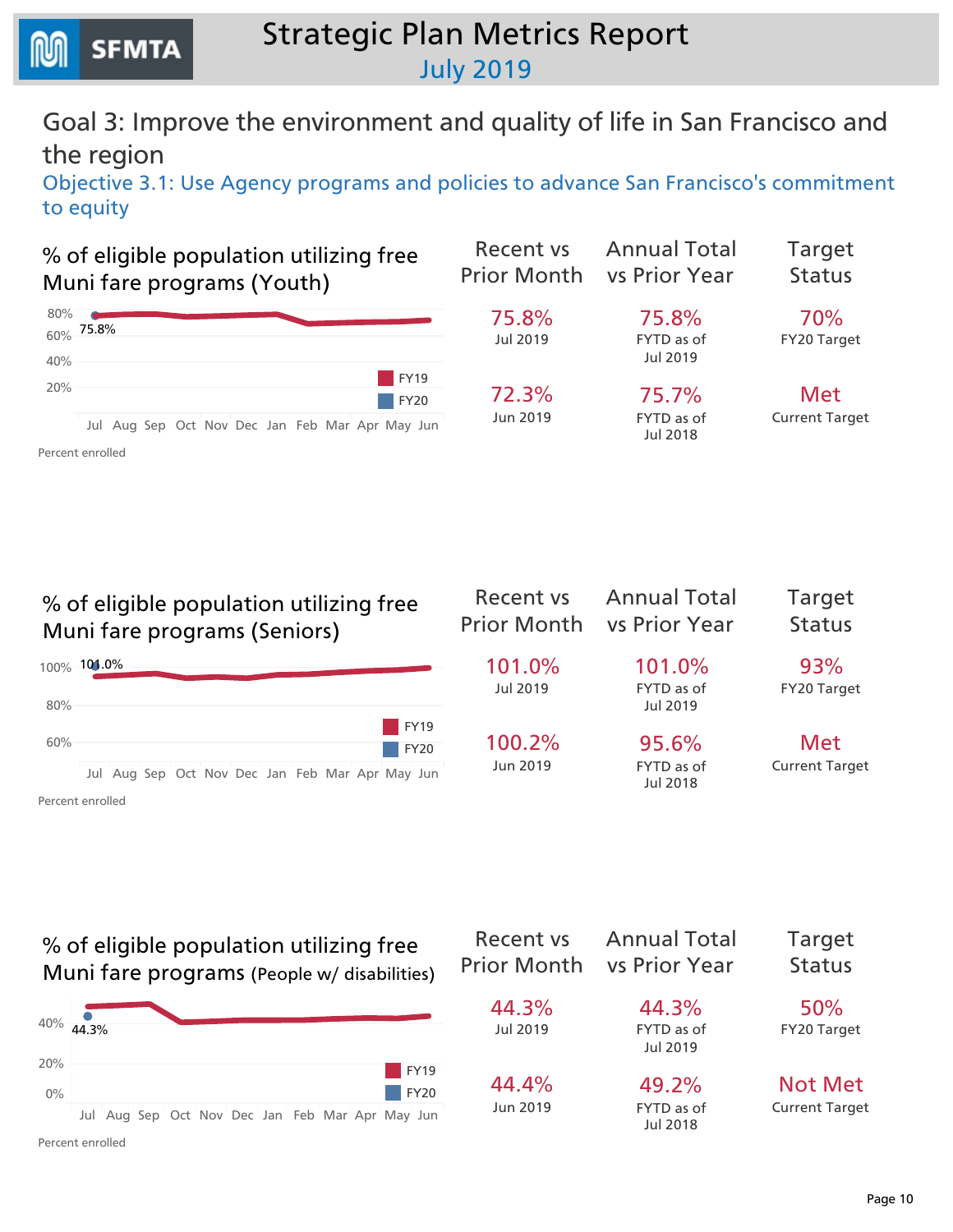Goal 3: Improve the environment and quality of life in San Francisco and the region

Objective 3.1: Use Agency programs and policies to advance San Francisco's commitment to equity





0 Target

**Not Met Current Target** 

Calendar year cumulative total

#### % of Muni trips with service gaps on Equity Strategy routes



| Recent vs<br><b>Prior Month</b> | <b>Annual Total</b><br><b>vs Prior Year</b> | <b>Target</b><br><b>Status</b>          |
|---------------------------------|---------------------------------------------|-----------------------------------------|
| 17.4%<br>Jul 2019               | 17.4%<br>FYTD as of<br>Jul 2019             | 15%<br>FY20 Target                      |
| 18.9%<br>Jun 2019               | N/A<br>FYTD as of<br>Jul 2018               | <b>Not Met</b><br><b>Current Target</b> |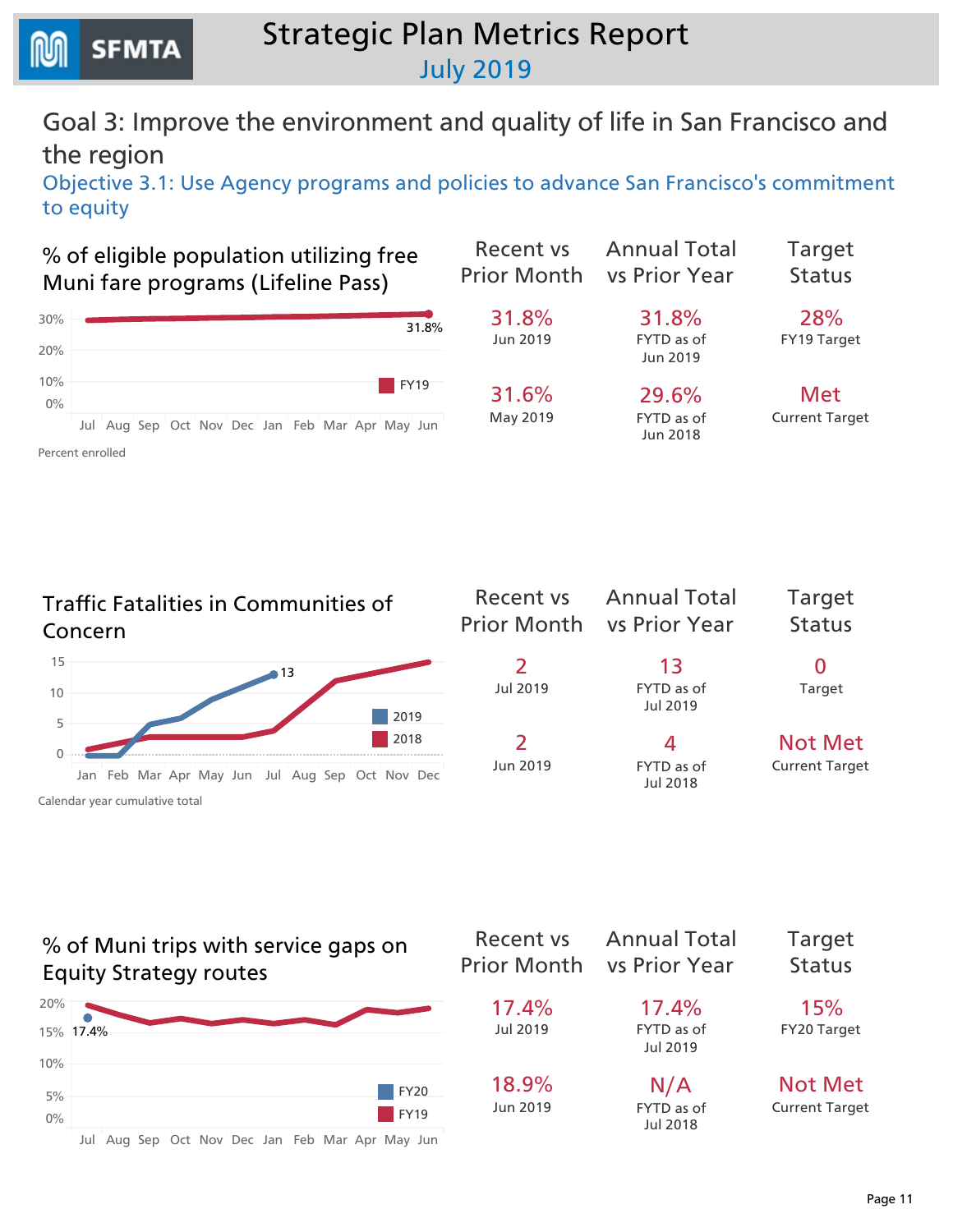Goal 3: Improve the environment and quality of life in San Francisco and the region

Objective 3.1: Use Agency programs and policies to advance San Francisco's commitment to equity



#### Customer rating: Overall customer satisfaction with paratransit services



Target Status

#########

85% 2019 Target

Met **Current Target** 

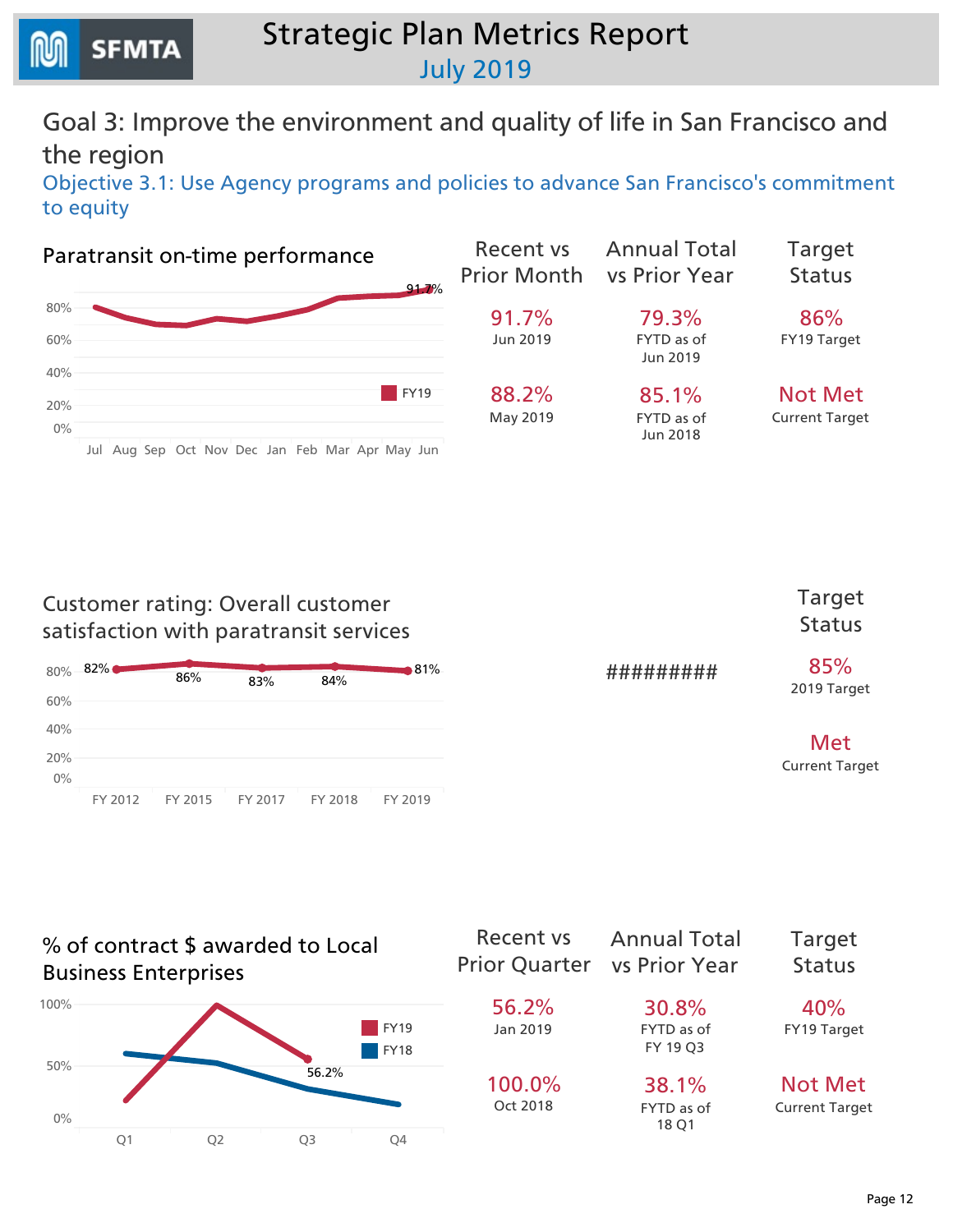Goal 3: Improve the environment and quality of life in San Francisco and the region

Objective 3.1: Use Agency programs and policies to advance San Francisco's commitment to equity



| <b>Annual Total</b><br>vs Prior Year    | <b>Target</b><br><b>Status</b> |
|-----------------------------------------|--------------------------------|
| 25.3%<br><b>FYTD</b> as of<br>June 2018 | 15%<br><b>FY19 Target</b>      |
| 34.6%<br>$T\vee T\cap - -$              |                                |

FYTD as of June 2017

Semi-annual

**SFMTA** 

#### Objective 3.3: Guide emerging mobility services so that they are consistent with sustainable transportation principles



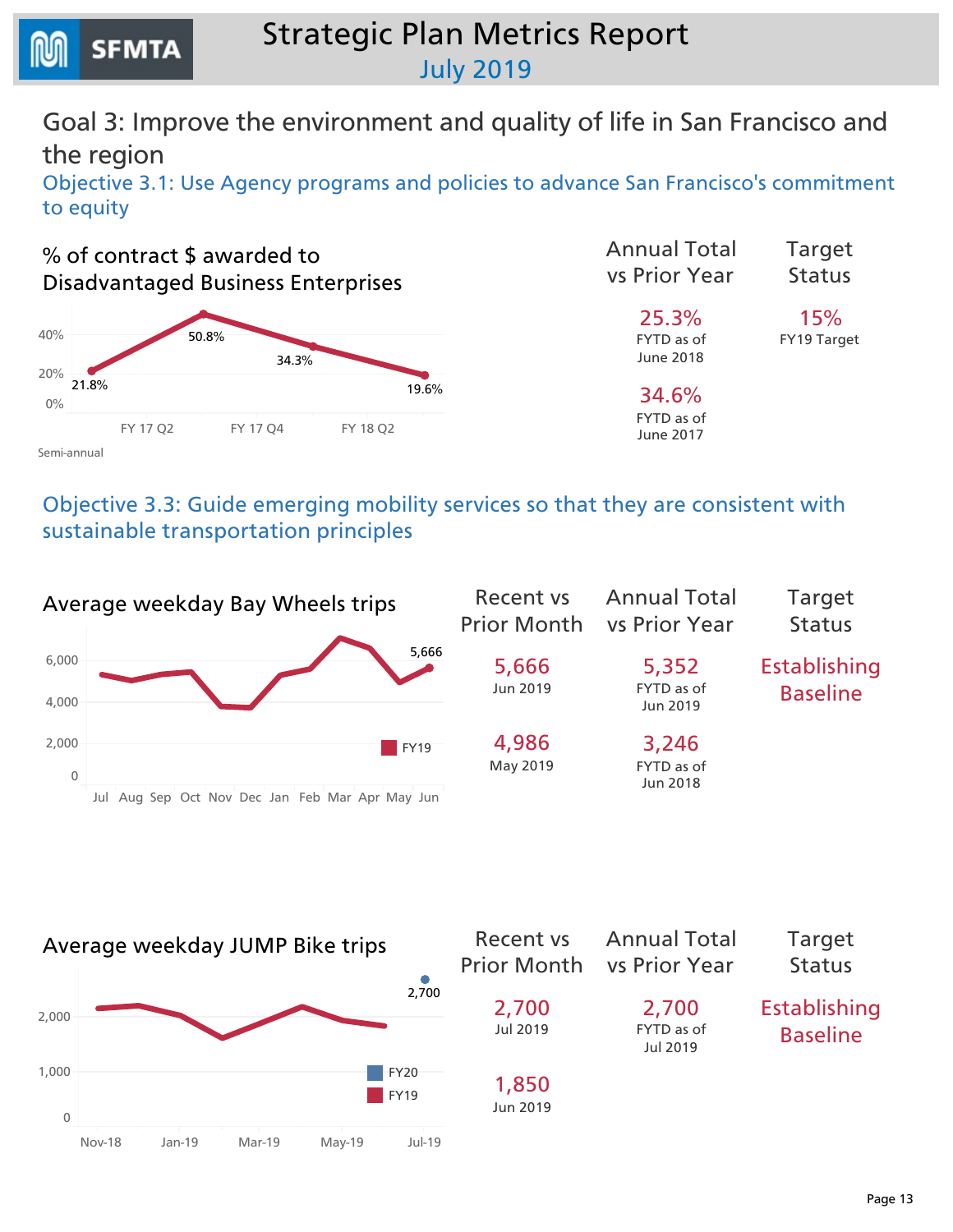

### Goal 3: Improve the environment and quality of life in San Francisco and the region

Objective 3.3: Guide emerging mobility services so that they are consistent with sustainable transportation principles







\*EMS collisions are self-reported and do not distinguish between property damanage and injury.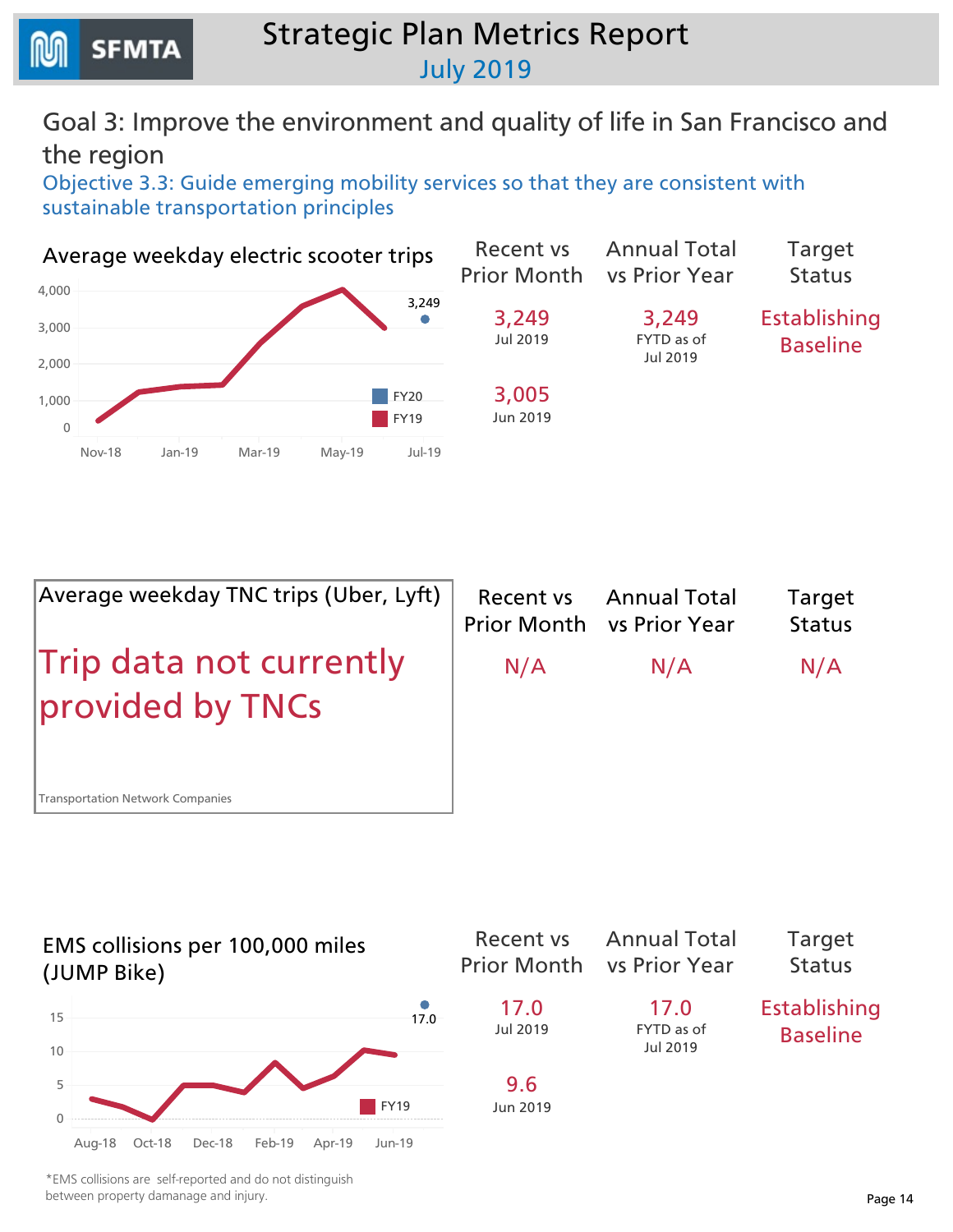

### Goal 3: Improve the environment and quality of life in San Francisco and the region

Objective 3.3: Guide emerging mobility services so that they are consistent with sustainable transportation principles



Objective 3.4: Provide environmental stewardship to improve air quality, enhance resource efficiency, and address climate change



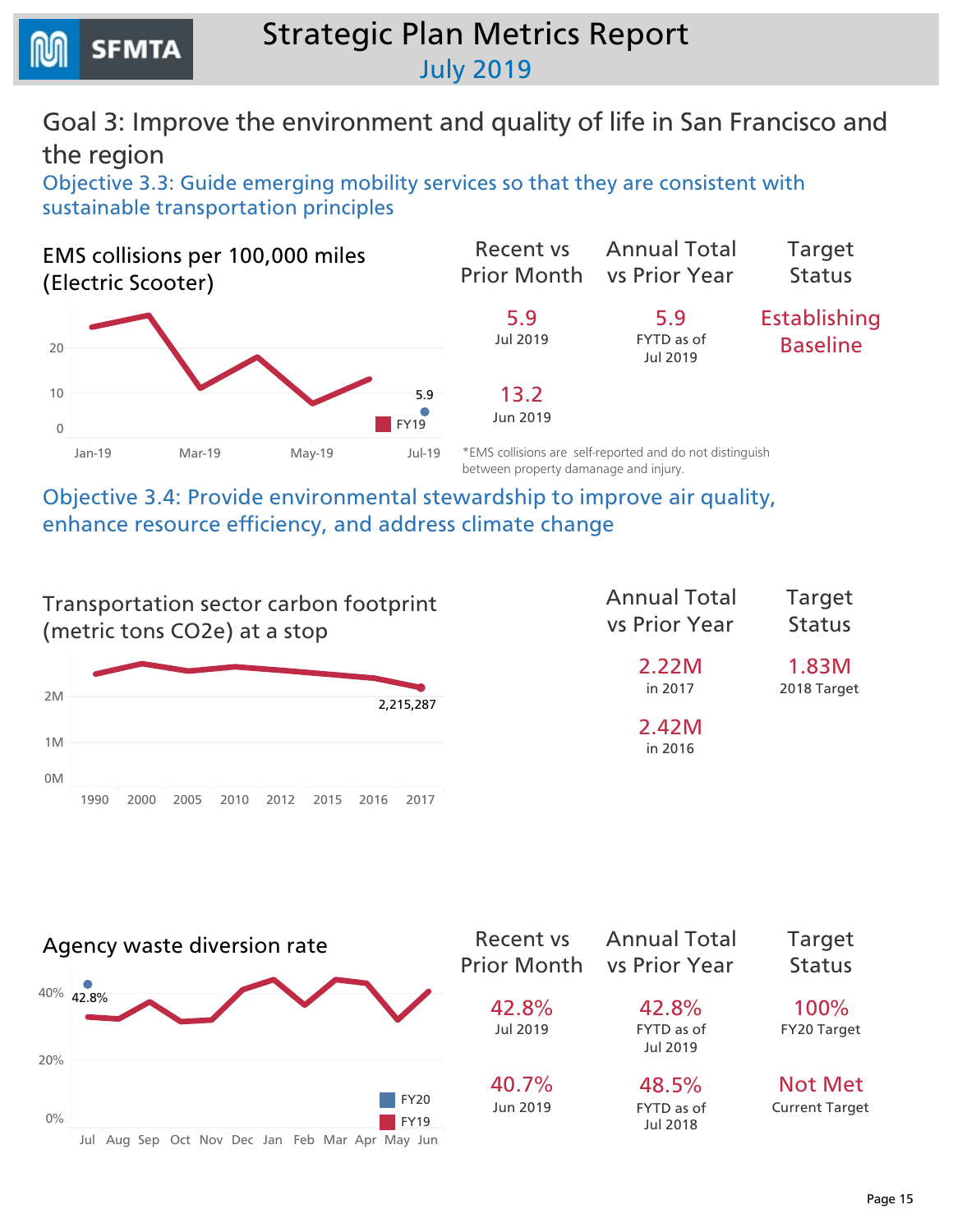

### Goal 3: Improve the environment and quality of life in San Francisco and the region

Objective 3.4: Provide environmental stewardship to improve air quality, enhance resource efficiency, and address climate change





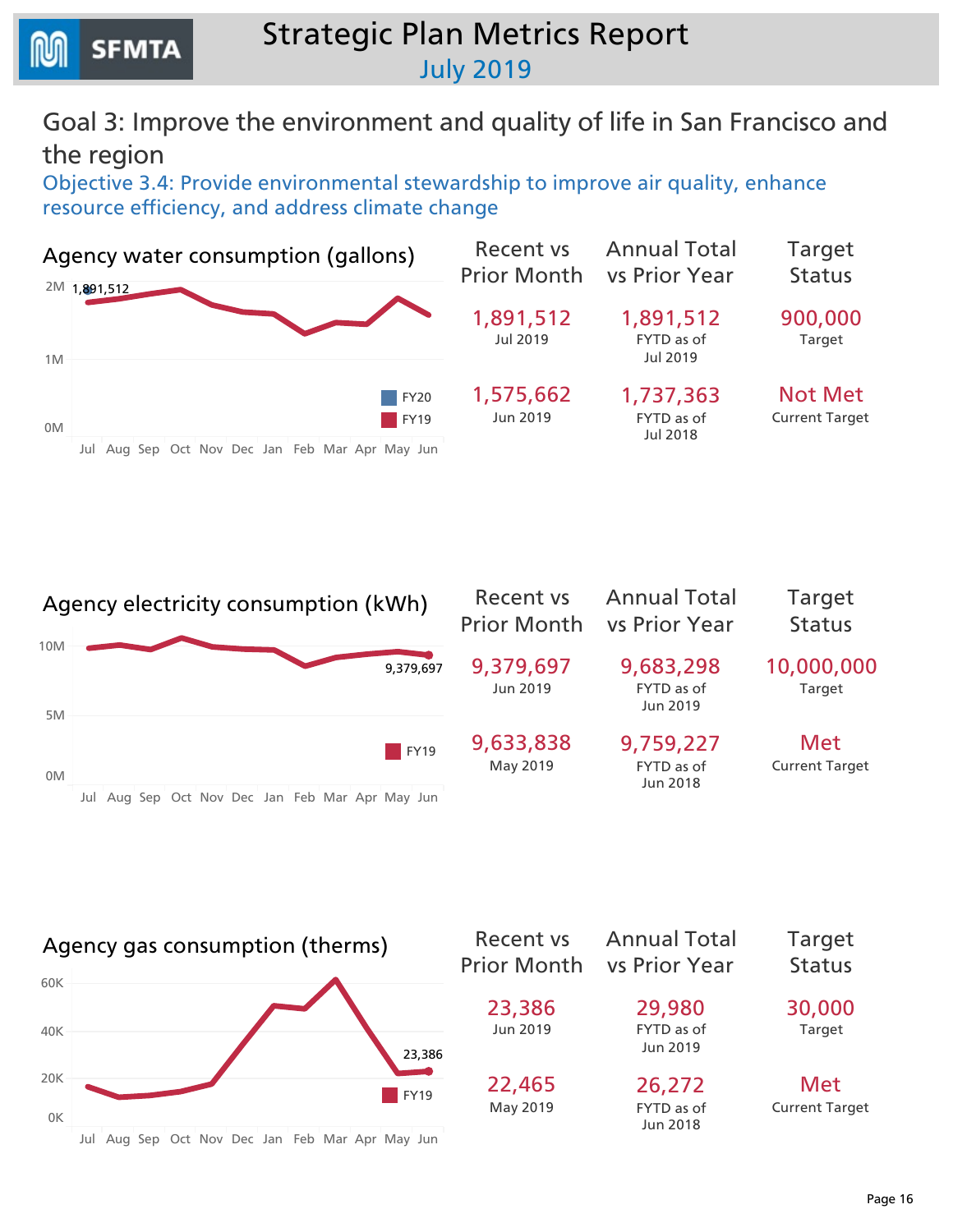### Goal 3: Improve the environment and quality of life in San Francisco and the region

Objective 3.5: Achieve financial stability for the agency



| <b>Annual Total</b> | <b>Target</b>      |
|---------------------|--------------------|
| vs Prior Year       | <b>Status</b>      |
| 20.2%               | 12.5%              |
| in FY18             | <b>FY19 Target</b> |
| 18.3%<br>in FY17    |                    |



| <b>Annual Total</b> | <b>Target</b>           |
|---------------------|-------------------------|
| vs Prior Year       | <b>Status</b>           |
| \$237.83<br>in FY18 | \$229.21<br>FY19 Target |
| \$220.39            |                         |

in FY17



vs Prior Year \$3.73

in FY17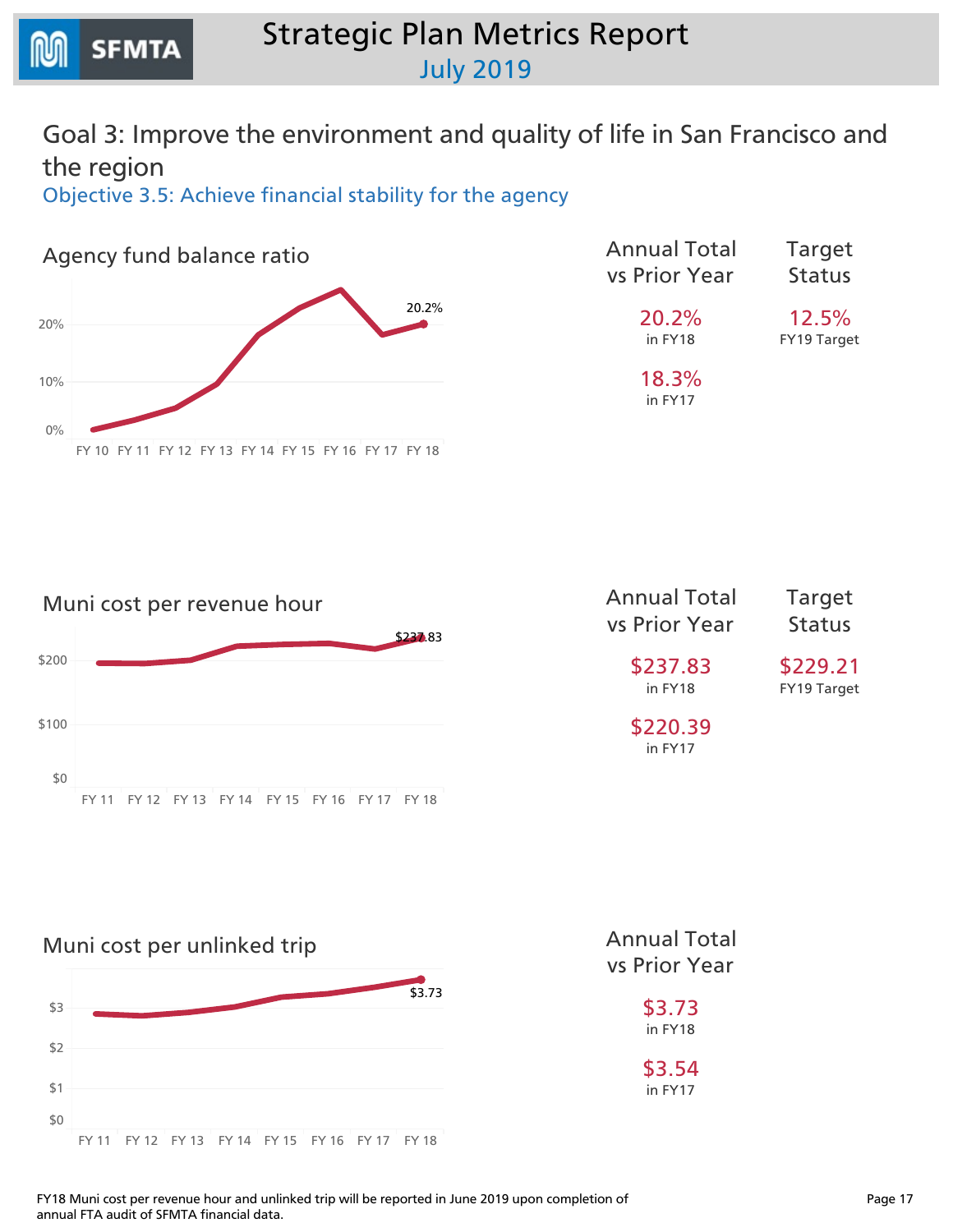

### Goal 3: Improve the environment and quality of life in San Francisco and the region

Objective 3.5: Achieve financial stability for the agency



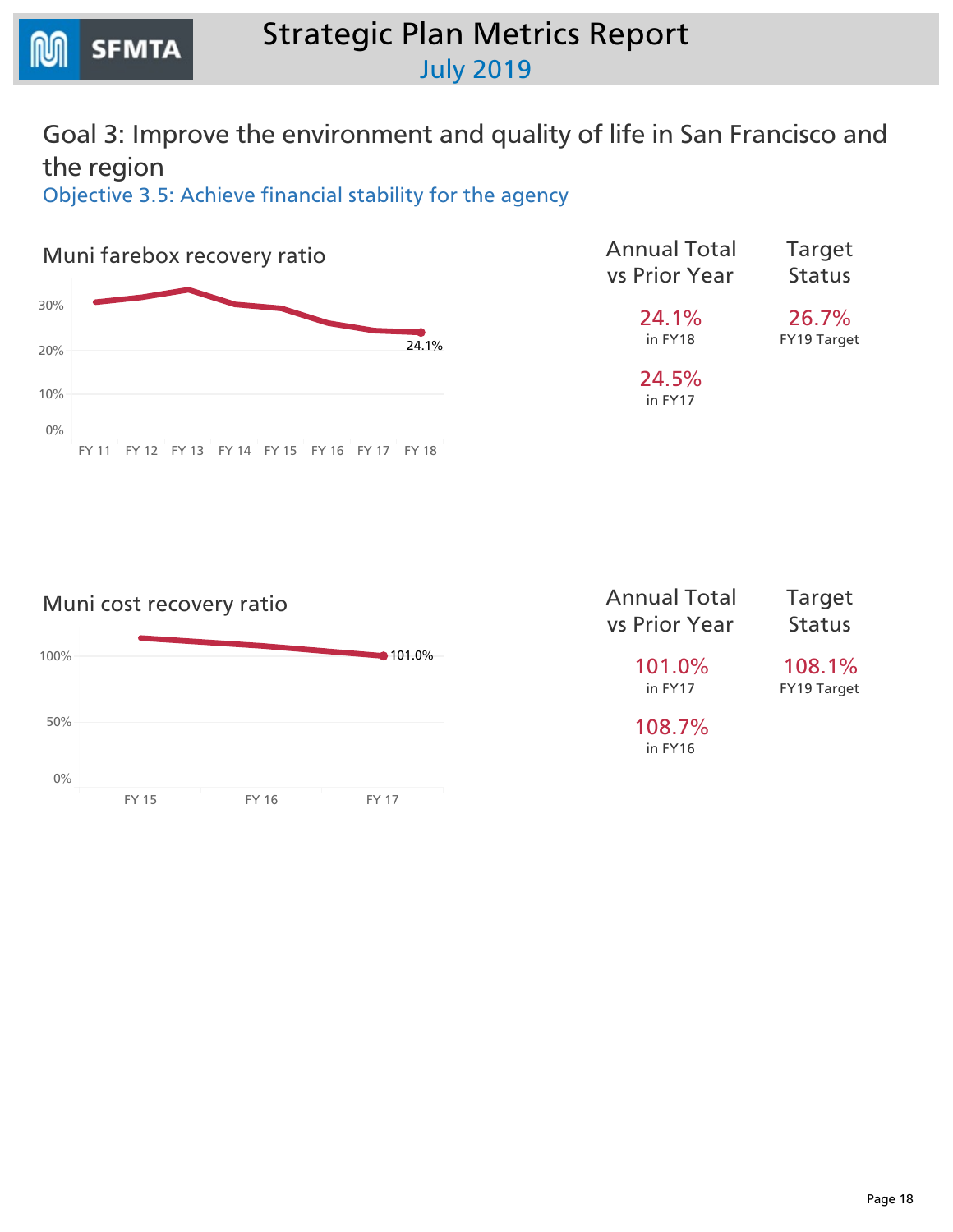

### Goal 4: Create a workplace that delivers outstanding service

Objective 4.1: Strengthen morale and wellness through enhanced employee engagement, support, and development

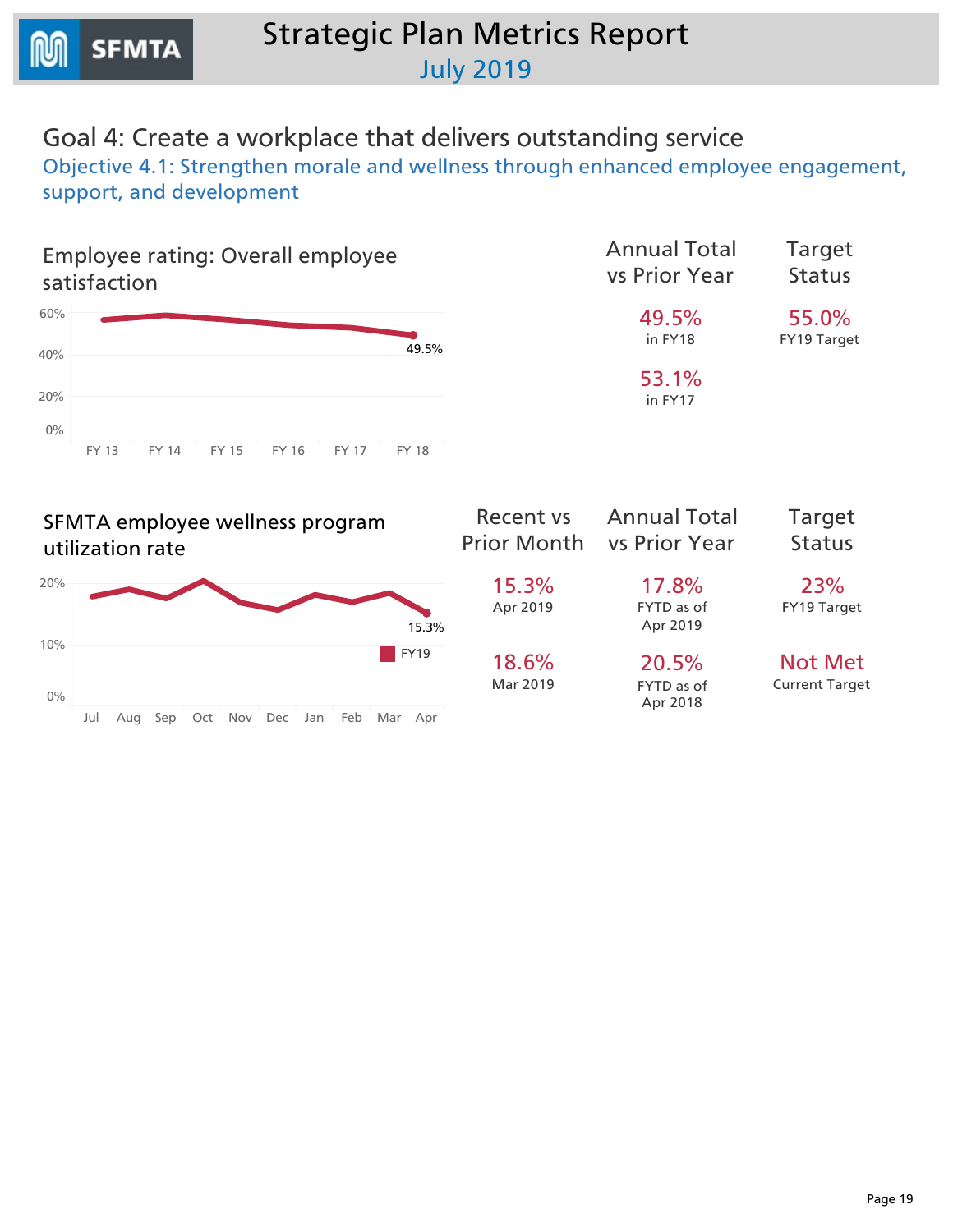### Goal 4: Create a workplace that delivers outstanding service

Objective 4.2: Improve the safety, security, and functionality of SFMTA work environments

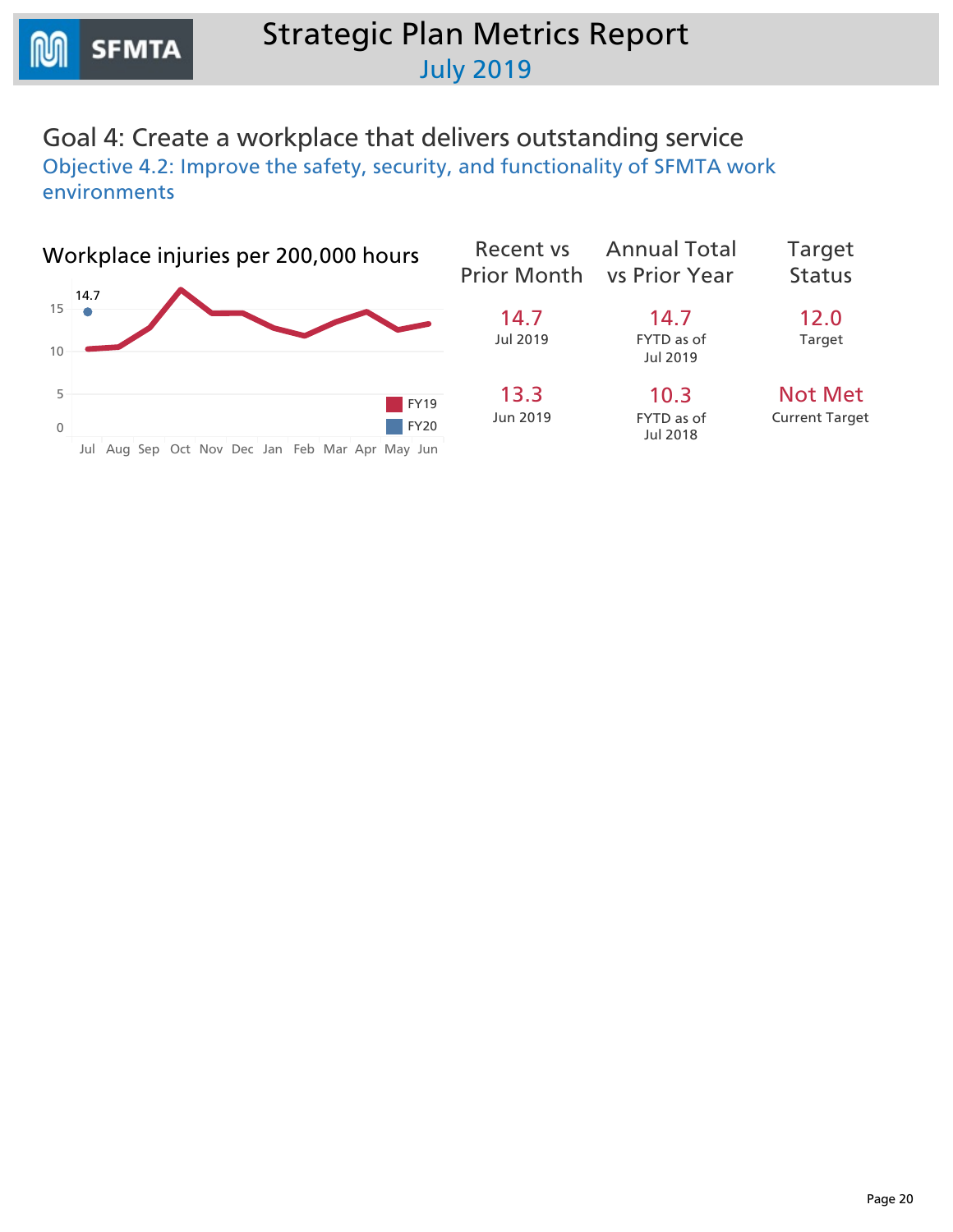Goal 4: Create a workplace that delivers outstanding service Objective 4.3: Enhance customer service, public outreach, and engagement

Jul Aug Sep Oct Nov Dec Jan Feb Mar Apr May Jun 0 50 100 150 118 Muni employee commendations to 311 Recent vs Prior Month 118 Jul2019 144 Jun2019 **Annual Total** vs Prior Year 118 FYTDasof Jul2019 108 FYTDasof Jul2018 Target **Status** 206 Target **Not Met Current Target** FY20 FY19

Muni customer complaints per 100,000 miles







Standard for timely response is 14 business days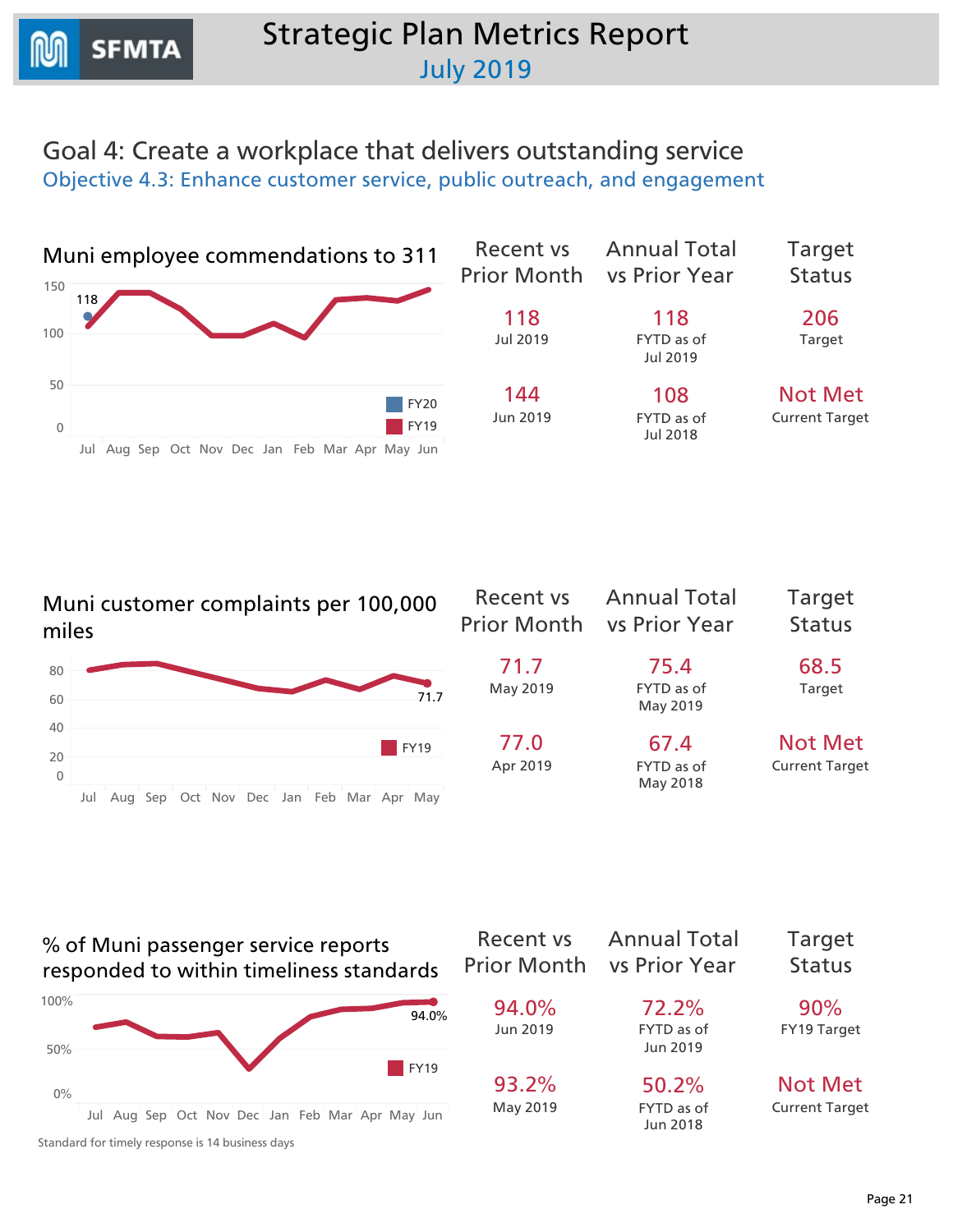## Goal 4: Create a workplace that delivers outstanding service

Objective 4.3: Enhance customer service, public outreach, and engagement







Standard for timely resolution is 24 hours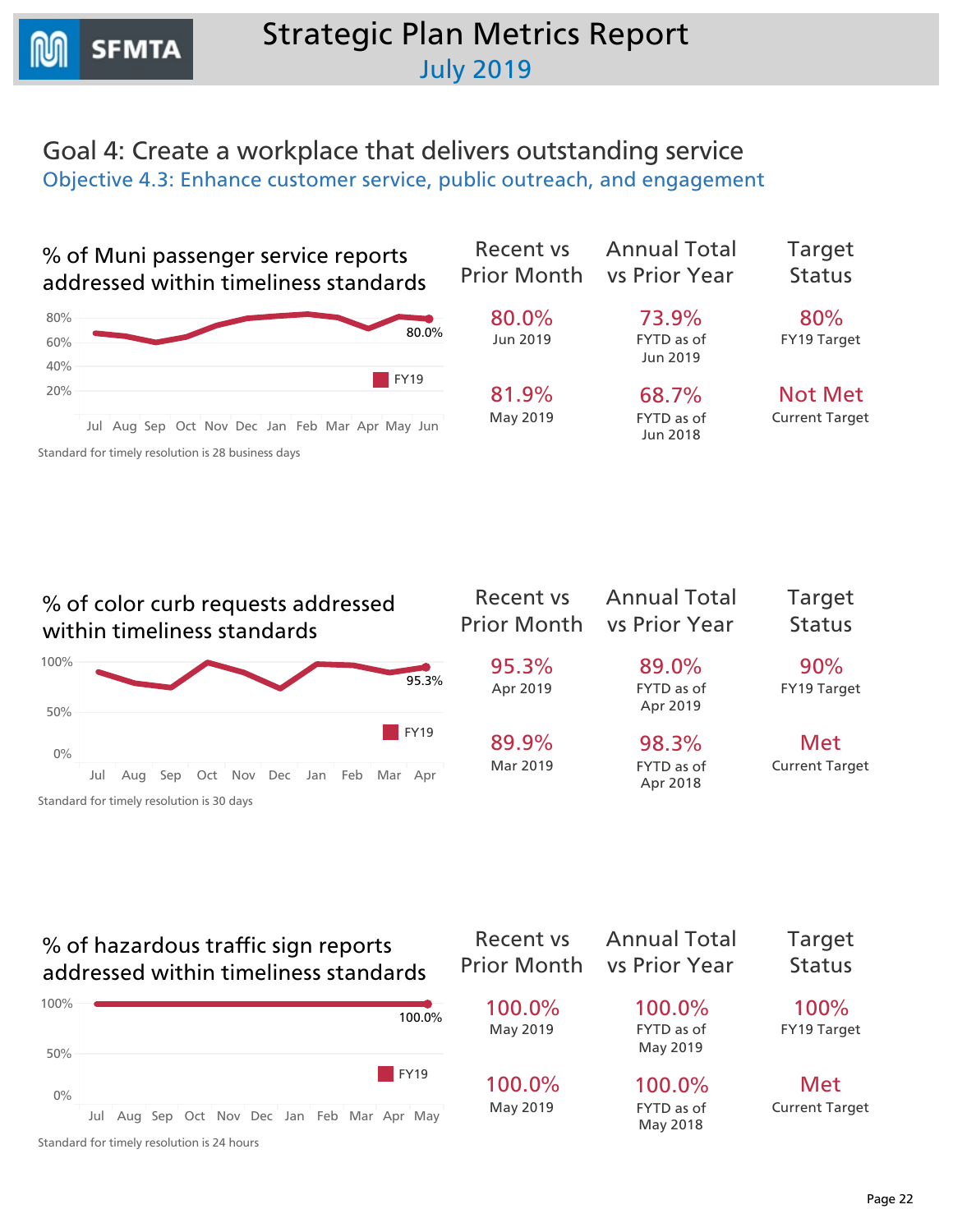### Goal 4: Create a workplace that delivers outstanding service

Objective 4.3: Enhance customer service, public outreach, and engagement



#### % of traffic and parking control requests addressed within timeliness standards



**Recent** vs **Prior Quarter** 

AnnualTotal vs Prior Year

Standard for timely resolution is 90 days

Target **Status**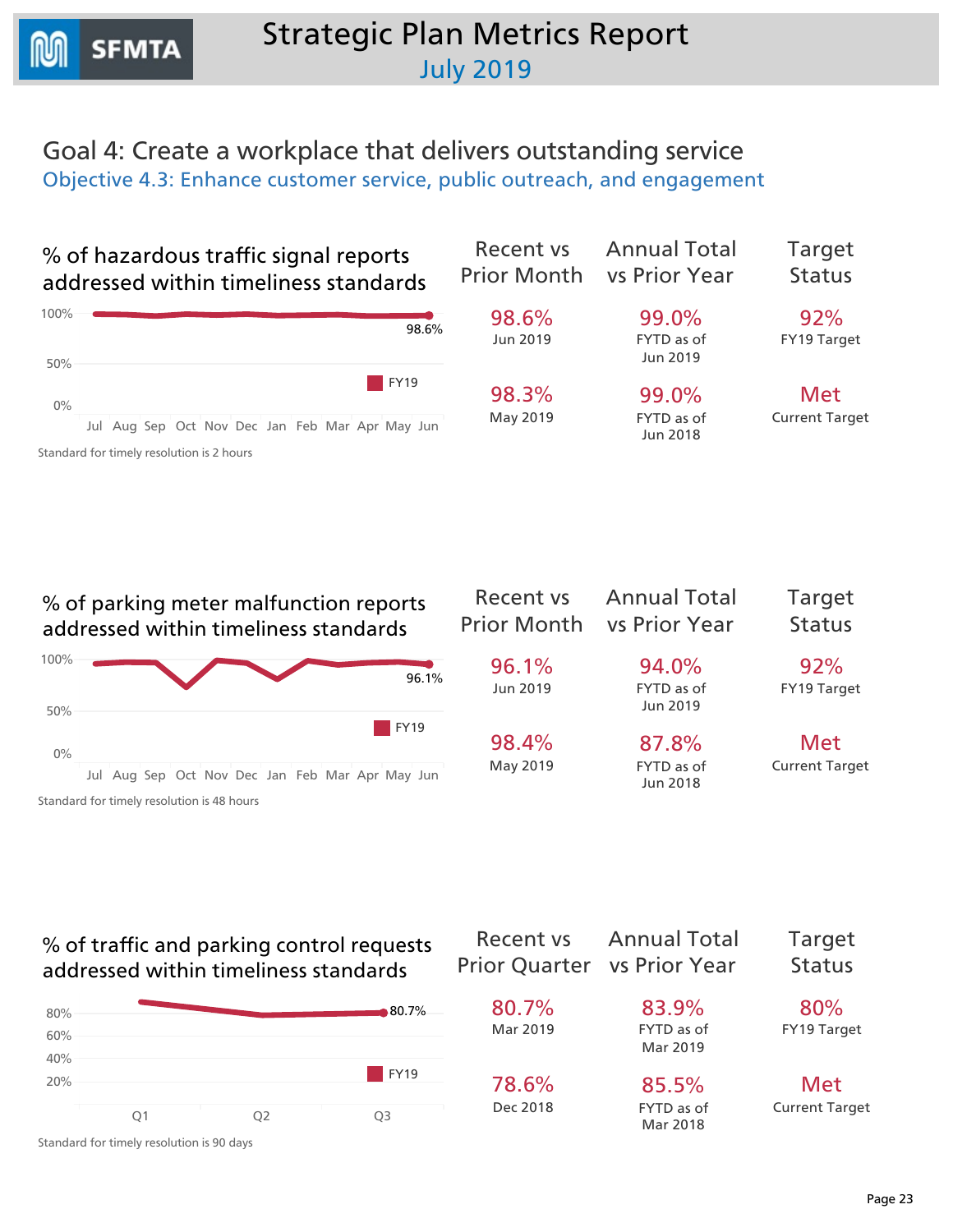Goal 4: Create a workplace that delivers outstanding service Objective 4.3: Enhance customer service, public outreach, and engagement



| <b>Annual Total</b> | <b>Target</b> |
|---------------------|---------------|
| vs Prior Year       | <b>Status</b> |
| 55%                 | 57%           |
| in 2018             | 2019 Target   |
| 54%<br>in 2017      |               |

#### Objective 4.4: Create a more diverse and inclusive workforce

FY13 FY14 FY15 FY16 FY17 FY18 0% 20% 40% 38.1% Employee rating: My concerns, questions, and suggestions are welcomed and acted upon quickly and appropriately **Annual Total** vs Prior Year 38.1% inFY18 37.9% in FY17 Target **Status** 40.0% FY19 Target

Employee rating: I feel that the Agency values workplace diversity



| <b>Annual Total</b> | <b>Target</b> |
|---------------------|---------------|
| vs Prior Year       | <b>Status</b> |
| 52.7%               | 57.0%         |
| in FY18             | FY19 Target   |
| 54.9%<br>in FY17    |               |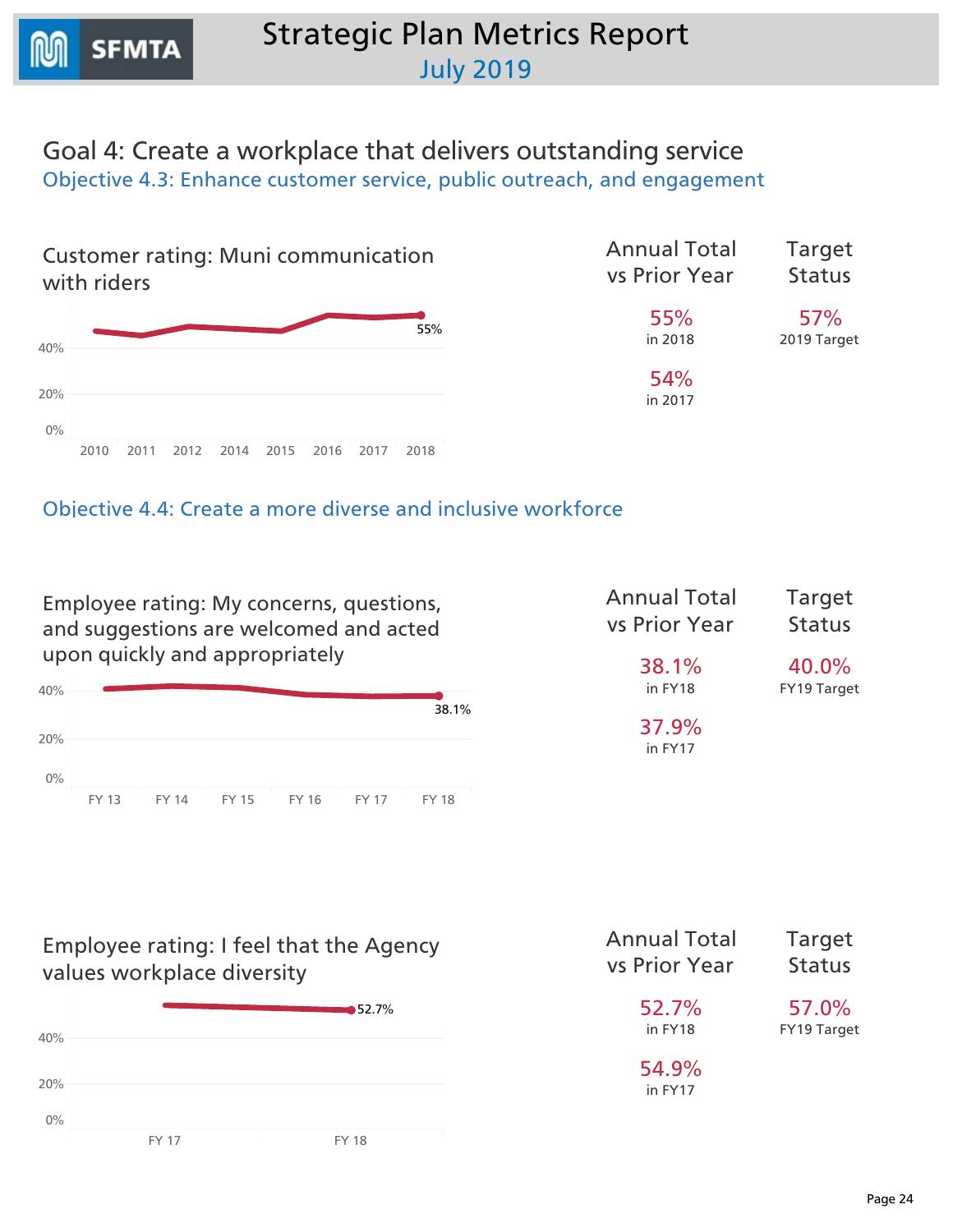### Goal 4: Create a workplace that delivers outstanding service

Objective 4.5: Increase the efficiency and effectiveness of business processes and project delivery through the implementation of best practices

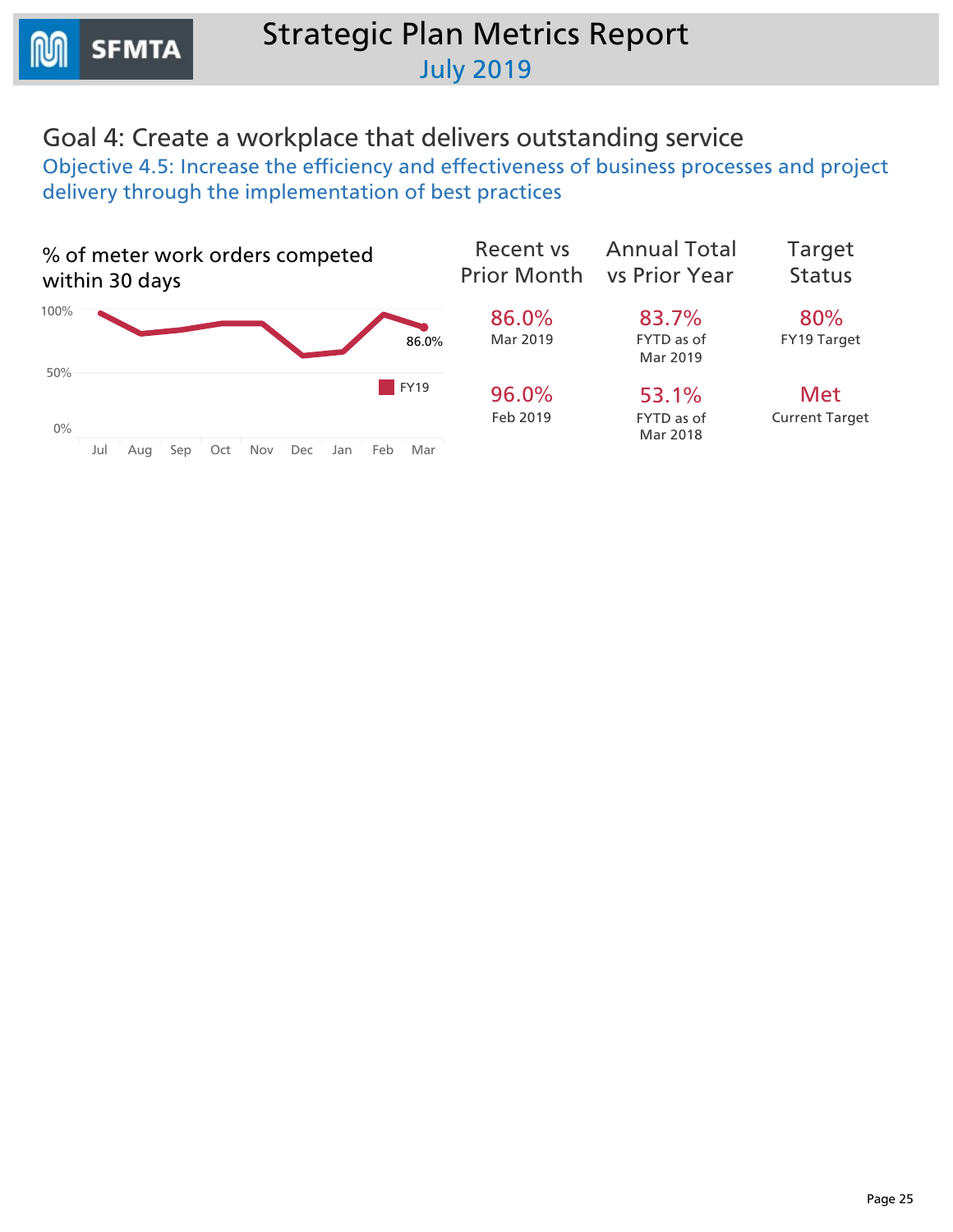#### Appendix

| Metric Id | <b>Metric Title</b>                                                                        | Variant                                         |                |
|-----------|--------------------------------------------------------------------------------------------|-------------------------------------------------|----------------|
| 1.1.1     | Traffic fatalities                                                                         | All modes                                       | $\mathbf{1}$   |
| 1.2.1     | Muni collisions per 100,000 miles                                                          | System-wide                                     | $\mathbbm{1}$  |
| 1.3.1     | SFPD-reported Muni-related crimes per 100,000 miles                                        | System-wide                                     | $1\,$          |
| 1.3.2     | Customer rating: Feeling safe and secure on Muni                                           | At a stop                                       | $\sqrt{2}$     |
|           |                                                                                            | On a vehicle                                    | $\overline{c}$ |
| 2.1.1     | % of Muni trips with service gaps                                                          | System-wide                                     | 3              |
| 2.1.2     | Muni on-time performance                                                                   | System-wide                                     | 3              |
|           |                                                                                            | Terminal departures                             | 3              |
| 2.1.3     | % of scheduled Muni service hours delivered                                                | System-wide                                     | $\overline{4}$ |
| 2.1.4     | % of Muni bus trips over capacity during AM/PM peak                                        | AM Peak                                         | $\sqrt{4}$     |
|           |                                                                                            | PM Peak                                         | $\overline{4}$ |
| 2.1.5     | Operational availability of elevators & escalators at Muni stations                        | Elevator                                        | 5              |
|           |                                                                                            | Escalator                                       | 5              |
| 2.1.6     | % of cable service hours delivered without interruption                                    | All Lines                                       | 5              |
| 2.1.7     | Muni mean distance between failure                                                         | Motor Coach                                     | 6              |
|           |                                                                                            |                                                 | 6              |
|           |                                                                                            | Trolley Coach                                   | 6              |
|           |                                                                                            | LRV (Breda)                                     |                |
|           |                                                                                            | LRV (Siemens)                                   | $\overline{7}$ |
|           |                                                                                            | Historic Streetcar                              | 7              |
| 2.2.1     | Muni ridership                                                                             | System-wide                                     | $\,$ 8 $\,$    |
| 2.2.2     | Sustainable transportation mode share                                                      | City-wide                                       | 8              |
| 2.2.5     | Customer rating: Overall customer satisfaction with Muni                                   | System-wide                                     | 8              |
| 2.3.2     | % of metered hours that meet parking occupancy targets                                     | City-wide                                       | 9              |
| 3.1.1     | % of eligible population utilizing free or discounted Muni fare programs                   | % of eligible youth enrolled                    | 10             |
|           |                                                                                            | % of eligible seniors enrolled                  | 10             |
|           |                                                                                            | % of eligible people with disabilities enrolled | 10             |
|           |                                                                                            | % of eligible population enrolled in Lifeline   | 11             |
| 3.1.2     | Traffic fatalities in Communities of Concern                                               | Communities of Concern                          | 11             |
| 3.1.3     | % of Muni trips with service gaps on Equity Strategy routes                                | System-wide                                     | 11             |
| 3.1.4     | Paratransit on-time performance                                                            | System-wide                                     | 12             |
| 3.1.5     | Customer rating: Overall customer satisfaction with paratransit services                   | City-wide                                       | 12             |
| 3.1.6     | % of contract \$ awarded to DBEs/LBEs                                                      | Disadvantaged Business Enterprises              | 13             |
|           |                                                                                            | Local Business Enterprises                      | 12             |
| 3.3.1     | # of trips using Emerging Mobility Services (EMS)                                          | Ford GoBike                                     | 13             |
|           |                                                                                            | <b>JUMP Bike</b>                                | 13             |
|           |                                                                                            |                                                 | 14             |
|           |                                                                                            | Electric Scooter                                | 14             |
| 3.3.2     | EMS collisions per 100,000 miles                                                           | <b>JUMP Bike</b>                                |                |
|           |                                                                                            | Electric Scooter                                | 15             |
| 3.4.1     | Transportation sector carbon footprint (metric tons CO2e)                                  | City-wide                                       | 15             |
| 3.4.2     | Agency waste diversion rate                                                                | Agency-wide                                     | 15             |
| 3.4.3     | Agency resource consumption                                                                | Electricity (kWh)                               | 16             |
|           |                                                                                            | Natural Gas (Therms)                            | 16             |
|           |                                                                                            | Water (Gallons)                                 | 16             |
| 3.5.1     | Agency fund balance ratio                                                                  | Agency-wide                                     | 17             |
| 3.5.3     | Muni cost per revenue hour                                                                 | System-wide                                     | 17             |
| 3.5.4     | Muni cost per unlinked trip                                                                | System-wide                                     | 17             |
| 3.5.5     | Muni farebox recovery ratio                                                                | System-wide                                     | 18             |
| 3.5.6     | Muni cost recovery ratio                                                                   | System-wide                                     | 18             |
| 4.1.2     | Employee rating: Overall employee satisfaction                                             | Somewhat or Very Satisfied                      | 19             |
| 4.1.3     | Employee wellness program utilization rate                                                 | Agency-wide                                     | 19             |
| 4.2.2     | Workplace injuries per 200,000 hours                                                       | Agency-wide                                     | 20             |
| 4.3.1     | Muni employee commendations to 311                                                         | System-wide                                     | 21             |
| 4.3.2     | Muni customer complaints per 100,000 miles                                                 | System-wide                                     | 21             |
| 4.3.3     | % of Muni Passenger Service Reports responded to within timeliness standards               | System-wide                                     | 21             |
|           |                                                                                            |                                                 | 22             |
| 4.3.4     | % of Muni Passenger Service Reports addressed within timeliness standards                  | System-wide                                     |                |
| 4.3.5     | % of streets-related customer requests addressed within timeliness standards               | Color Curb Requests                             | 22             |
|           |                                                                                            | Hazardous Traffic Sign Reports                  | 22             |
|           |                                                                                            | Hazardous Traffic Signal Reports                | 23             |
|           |                                                                                            | Parking Meter Malfunction Reports               | 23             |
|           |                                                                                            | Traffic and Parking Control Requests            | 23             |
| 4.3.7     | Customer rating: Muni communication with riders                                            | System-wide                                     | 24             |
| 4.4.1     | Employee rating: I feel that the Agency values workplace diversity                         | Agency-wide                                     | 24             |
| 4.4.2     | Employee rating: My concerns, questions, and suggestions are welcomed and acte Agency-wide |                                                 | 24             |
| 4.5.4     | % of sign and meter work orders completed within 30 days                                   | Meter Shop                                      | 25             |